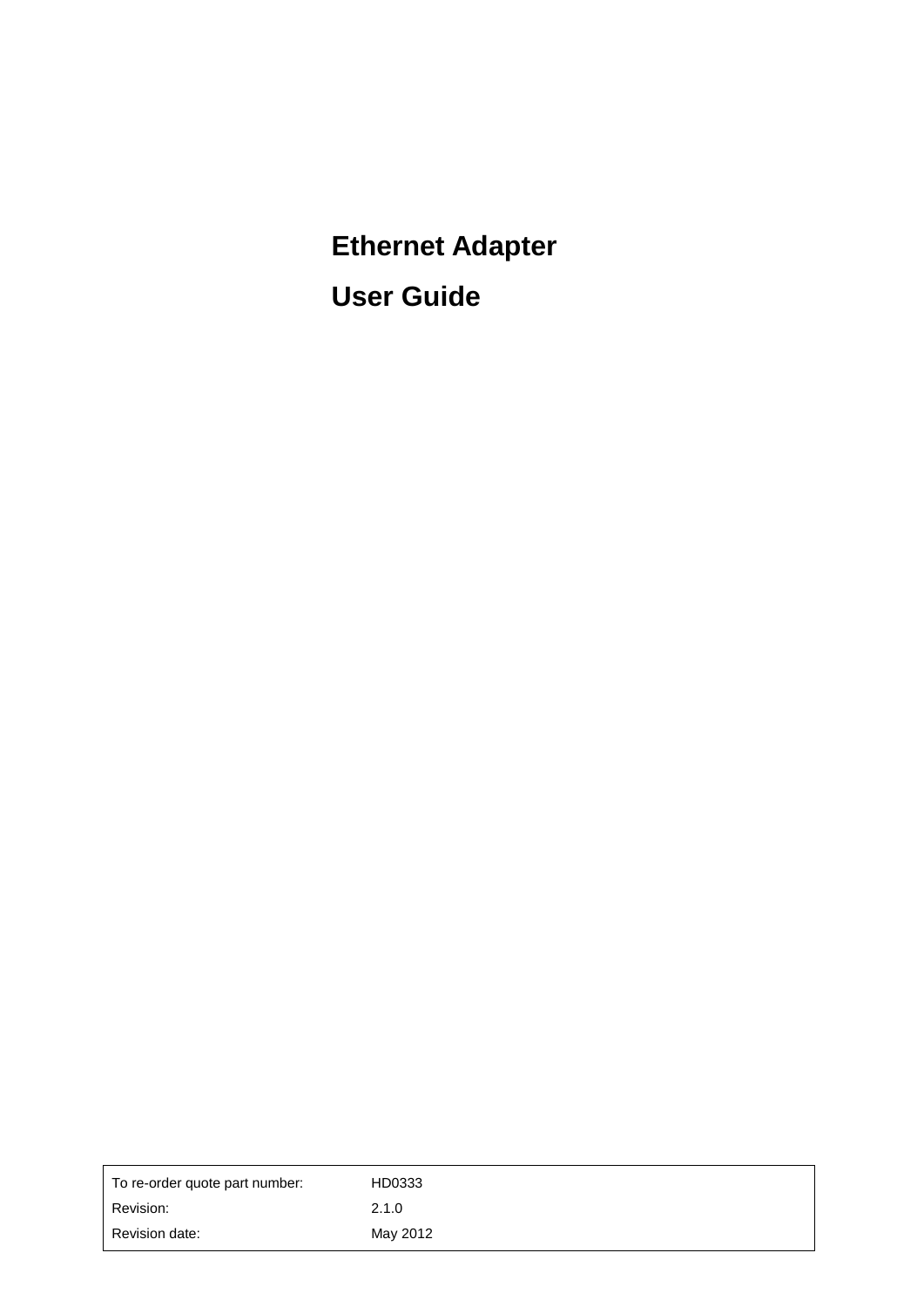#### Copyright

Neither the whole or any part of the information contained in nor the product described in this documentation may be adapted or reproduced in any material form except with the prior written approval of Hydronix Limited, hereinafter referred to as Hydronix.

© 2012

Hydronix Limited 7 Riverside Business Centre Walnut Tree Close **Guildford** Surrey GU1 4UG United Kingdom

All rights reserved

#### CUSTOMER RESPONSIBILITY

The customer in applying the product described in this documentation accepts that the product is a programmable electronic system which is inherently complex and which may not be completely free of errors. In doing so the customer therefore undertakes responsibility to ensure that the product is properly installed commissioned operated and maintained by competent and suitably trained persons and in accordance with any instructions or safety precautions made available or good engineering practice and to thoroughly verify the use of the product in the particular application.

#### ERRORS IN DOCUMENTATION

The product described in this documentation is subject to continuous development and improvement. All information of a technical nature and particulars of the product and its use including the information and particulars contained in this documentation are given by Hydronix in good faith.

Hydronix welcomes comments and suggestions relating to the product and this documentation

#### ACKNOWLEDGEMENTS

Hydronix, Hydro-Probe, Hydro-Mix, Hydro-Skid, Hydro-View and Hydro-Control are Registered Trade Marks of Hydronix Limited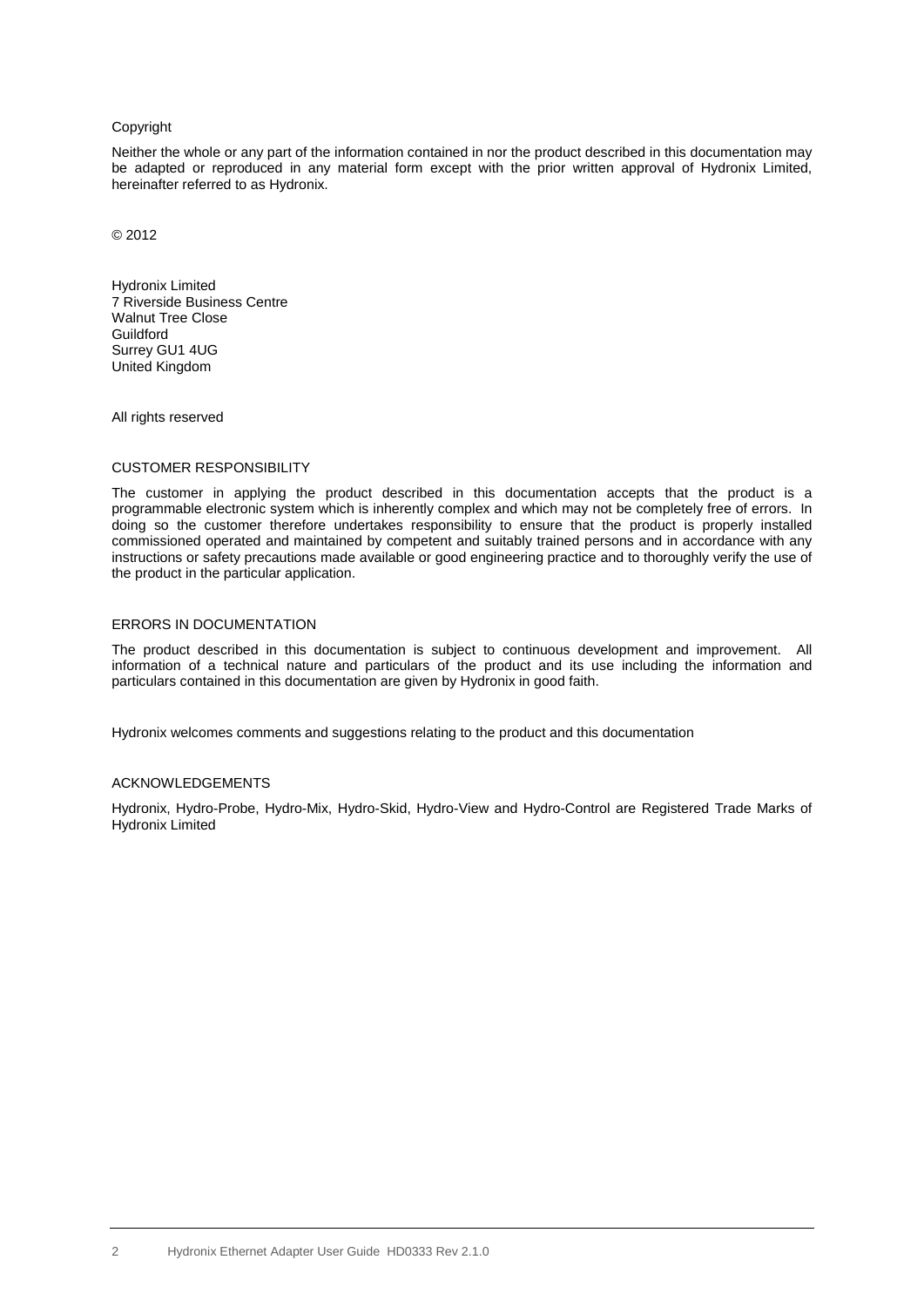# *Hydronix Offices*

#### **UK Head Office**

| Address: | <b>7 Riverside Business Centre</b>         |
|----------|--------------------------------------------|
|          | Walnut Tree Close                          |
|          | Guildford                                  |
|          | Surrey                                     |
|          | GU1 4UG                                    |
| Tel:     | +44 1483 468900                            |
| Fax:     | +44 1483 468919                            |
| Email:   | support@hydronix.com<br>sales@hydronix.com |
| Website: | www.hydronix.com                           |

#### **North American Office**

Covers North and South America, US territories, Spain and Portugal

| Address: | 692 West Conway Road<br>Suite 24, Harbor Springs<br>MI 47940<br>USA |  |
|----------|---------------------------------------------------------------------|--|
| Tel:     | +1 888 887 4884 (Toll Free)                                         |  |
| Fax:     | +1 231 439 5000<br>+1 888 887 4822 (Toll Free)<br>+1 231 439 5001   |  |
|          |                                                                     |  |

#### **European Office**

Covers Central Europe, Russia and South Africa

| Tel: | +49 2563 4858 |
|------|---------------|
| Fax: | +49 2563 5016 |

#### **French Office**

Tel: +33 652 04 89 04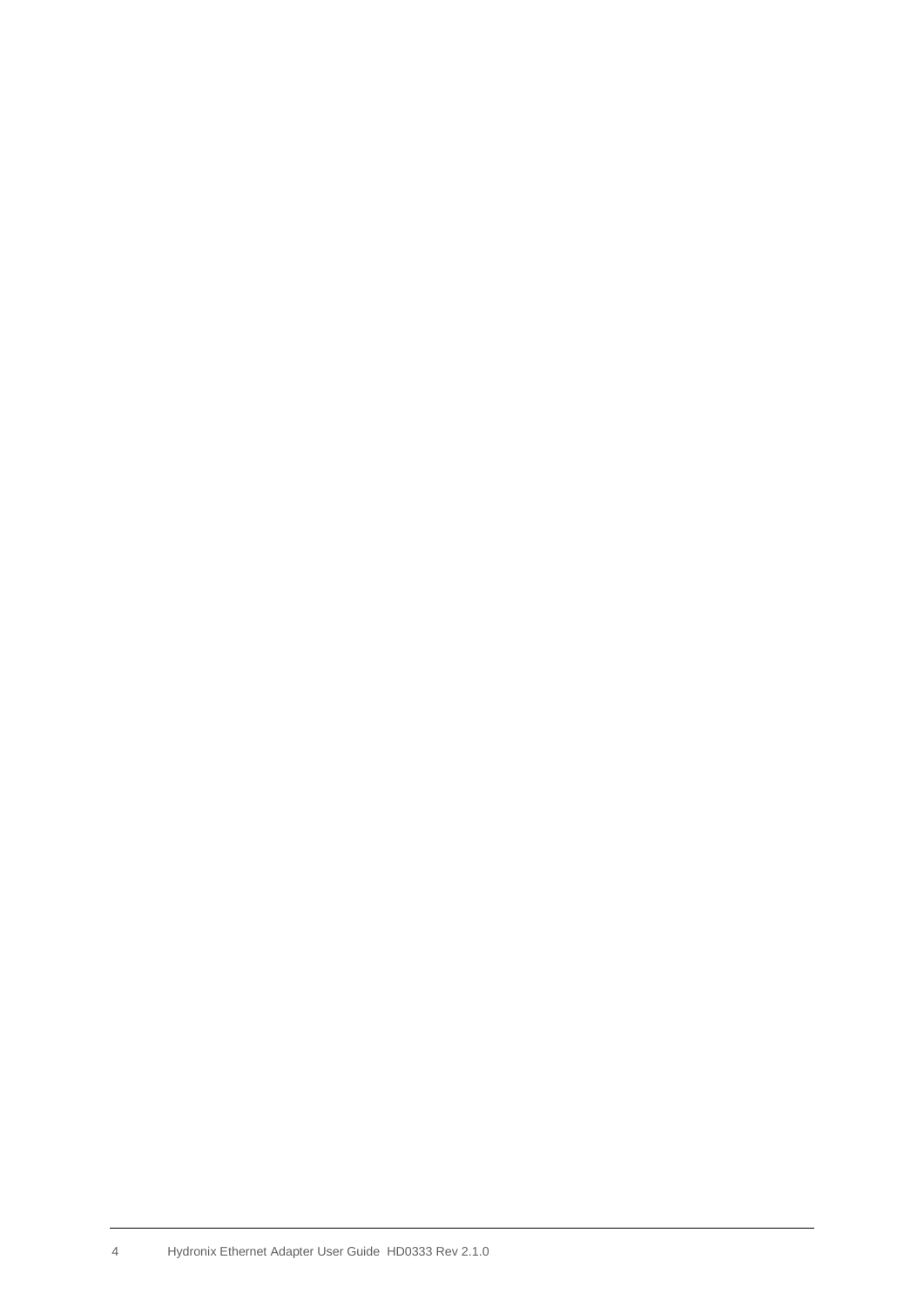# *Revision history*

| <b>Revision No.</b> | Date          | <b>Description of change</b> |
|---------------------|---------------|------------------------------|
| 1.0.0               | December 2007 | <b>First Draft</b>           |
| 2.0.0               | January 2008  | First edition released       |
| 2.1.0               | May 2012      | Product references updated   |
|                     |               |                              |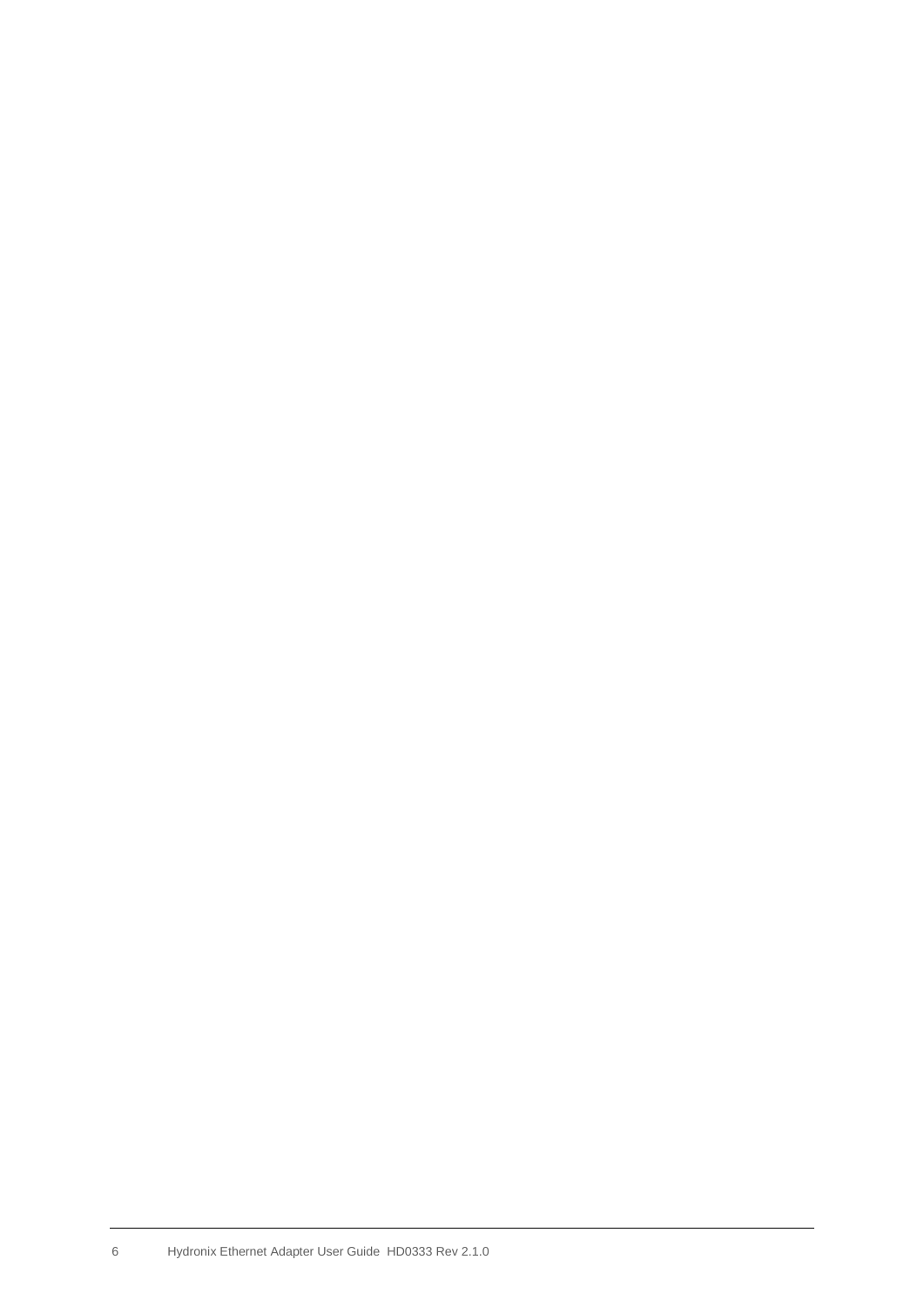# **Table of Contents**

| 2<br>3<br>4                   |  |
|-------------------------------|--|
| 2<br>3                        |  |
| 2<br>3<br>4<br>5              |  |
| 1<br>$\overline{2}$<br>3<br>4 |  |
| 1<br>2<br>3                   |  |
|                               |  |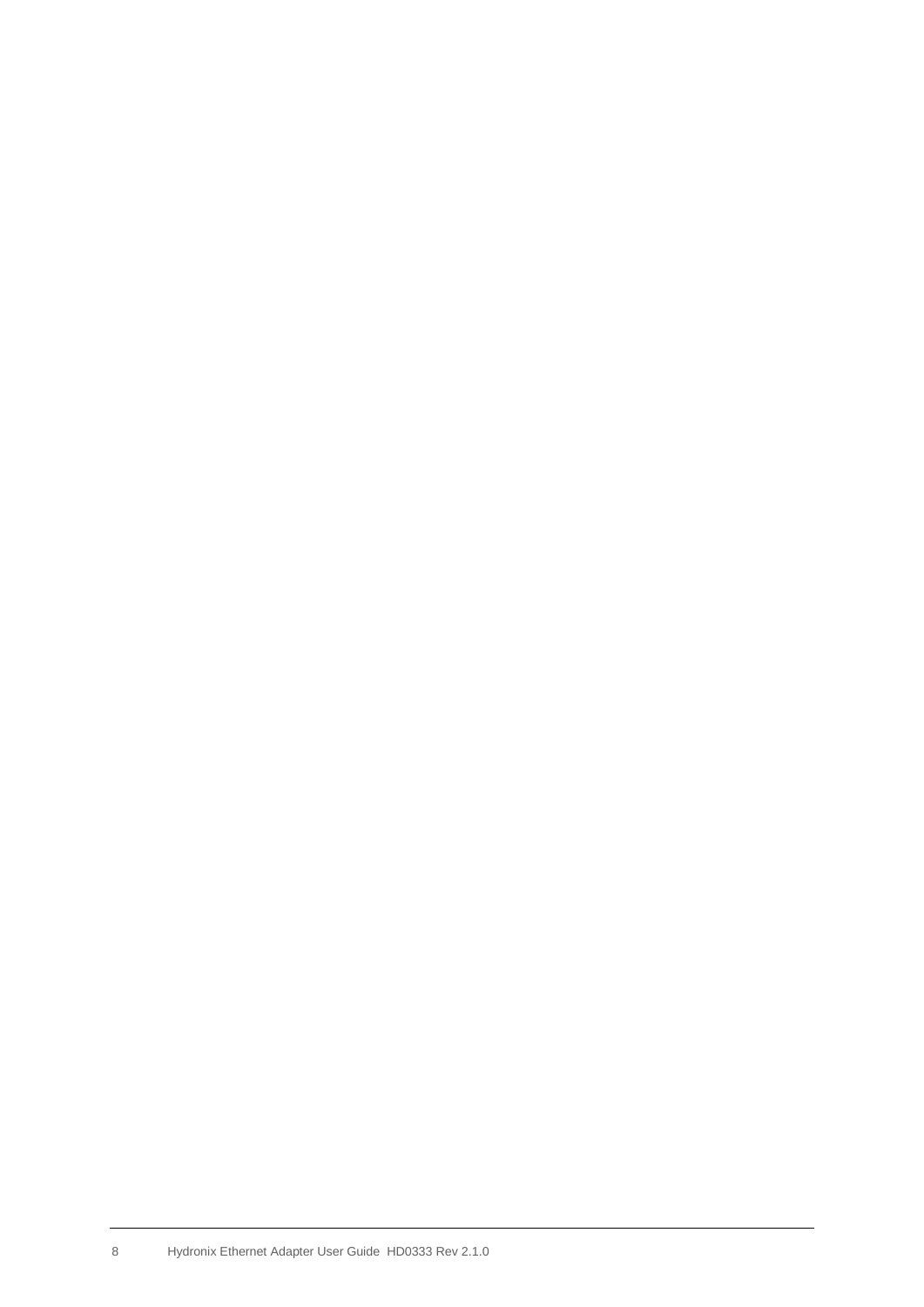# *Table of Figures*

| Figure 4: Maximum number of sensor connections dependent upon ambient temperature  17             |  |
|---------------------------------------------------------------------------------------------------|--|
|                                                                                                   |  |
| Figure 6: Connecting the Ethernet Adapter to Hydro-Control VI with Power Over Ethernet Option  22 |  |
|                                                                                                   |  |
|                                                                                                   |  |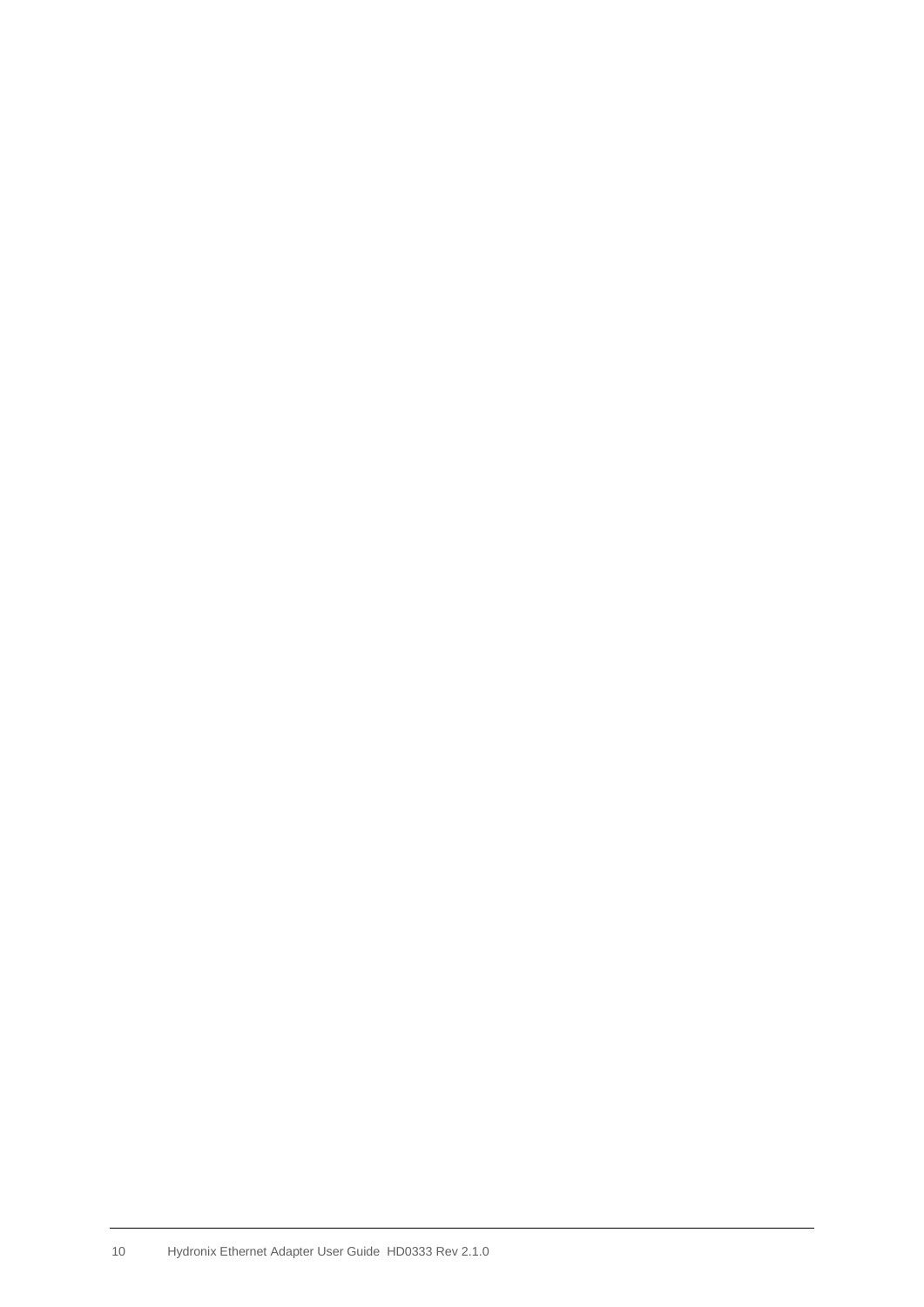# *Kit Contents*



- A Ethernet Adapter EA01
- B Ethernet Power Adapter EPA01
- C Ethernet Power Injector EPI01
- D IEC Mains Cable
- E Ethernet Patch Cables x 3

#### **Order Options:**

| <b>Ethernet Adapter Kit</b>        | Part Number: EAK01                                                                                                   |
|------------------------------------|----------------------------------------------------------------------------------------------------------------------|
| Comprises:                         | Ethernet Adapter, Ethernet Patch Cable (0.5m), User Guide, CD<br>with Hydro-Com software and User Guide              |
| Use:                               | Use with external 24V power supply                                                                                   |
| <b>Ethernet Power Adapter Kit:</b> | Part Number: EPK01                                                                                                   |
| Comprises:                         | All the above plus Ethernet Power Adapter, Power Injector, IEC<br>mains cable and 2 additional Ethernet Patch Cables |
| Use:                               | Provides power and Ethernet connection over standard CAT5e<br>cable                                                  |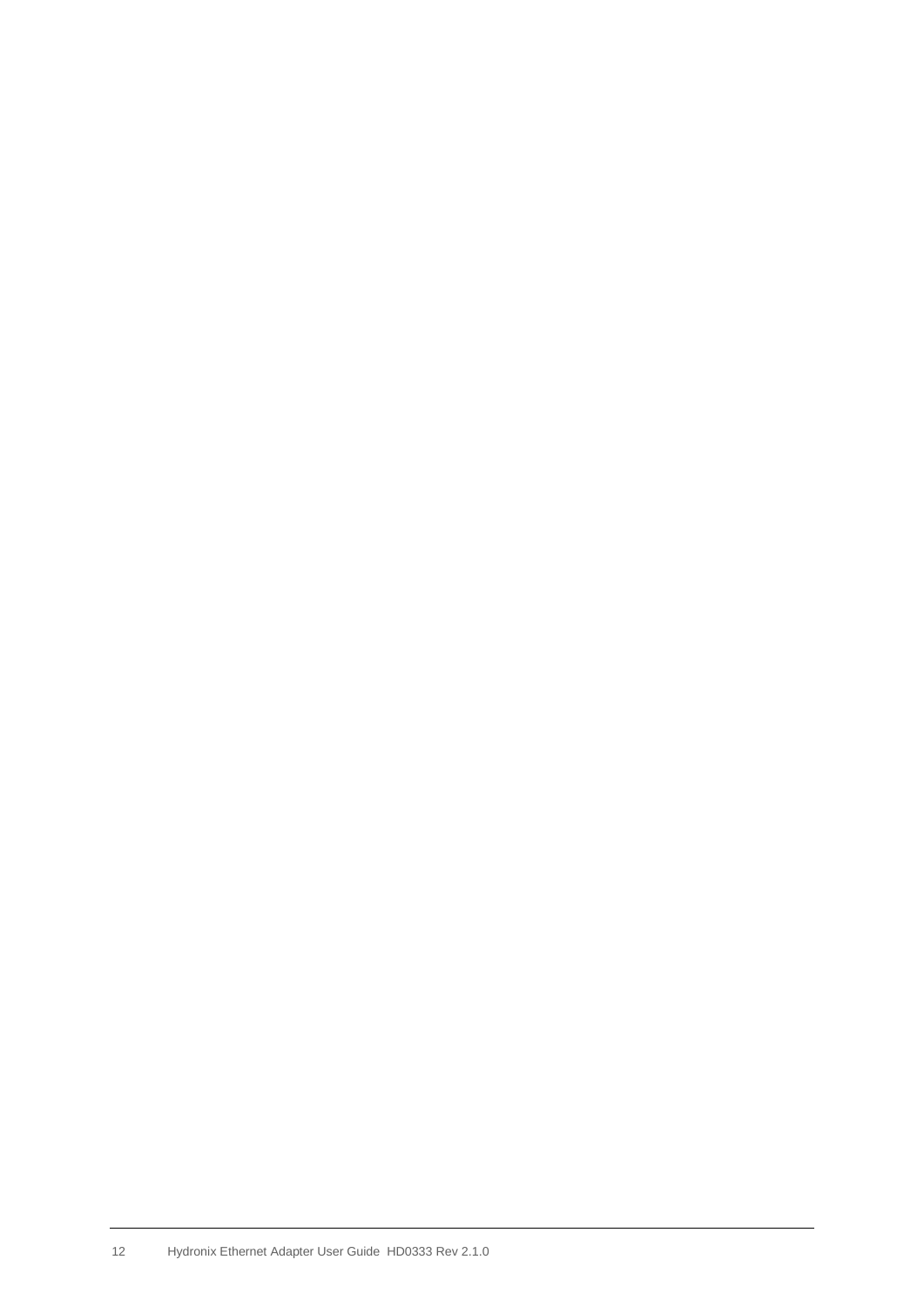<span id="page-12-0"></span>The Hydronix Ethernet Adapter provides a simple method of network enabling Hydronix products. The Adapter is a small DIN-rail mounted unit that converts packets received over an Ethernet (TCP/IP) network to RS485 or RS232. This enables a host PC elsewhere on the network to communicate with sensors using Hydronix Hydro-Com software. Remote configuration and control of a Hydro-Control VI unit is also possible.

An option of using Power over Ethernet is available via a second small DIN-rail module to eliminate the need for a local 24V supply for the sensors.

<span id="page-12-1"></span>

**Figure 1: Ethernet Adapter Kit Connections**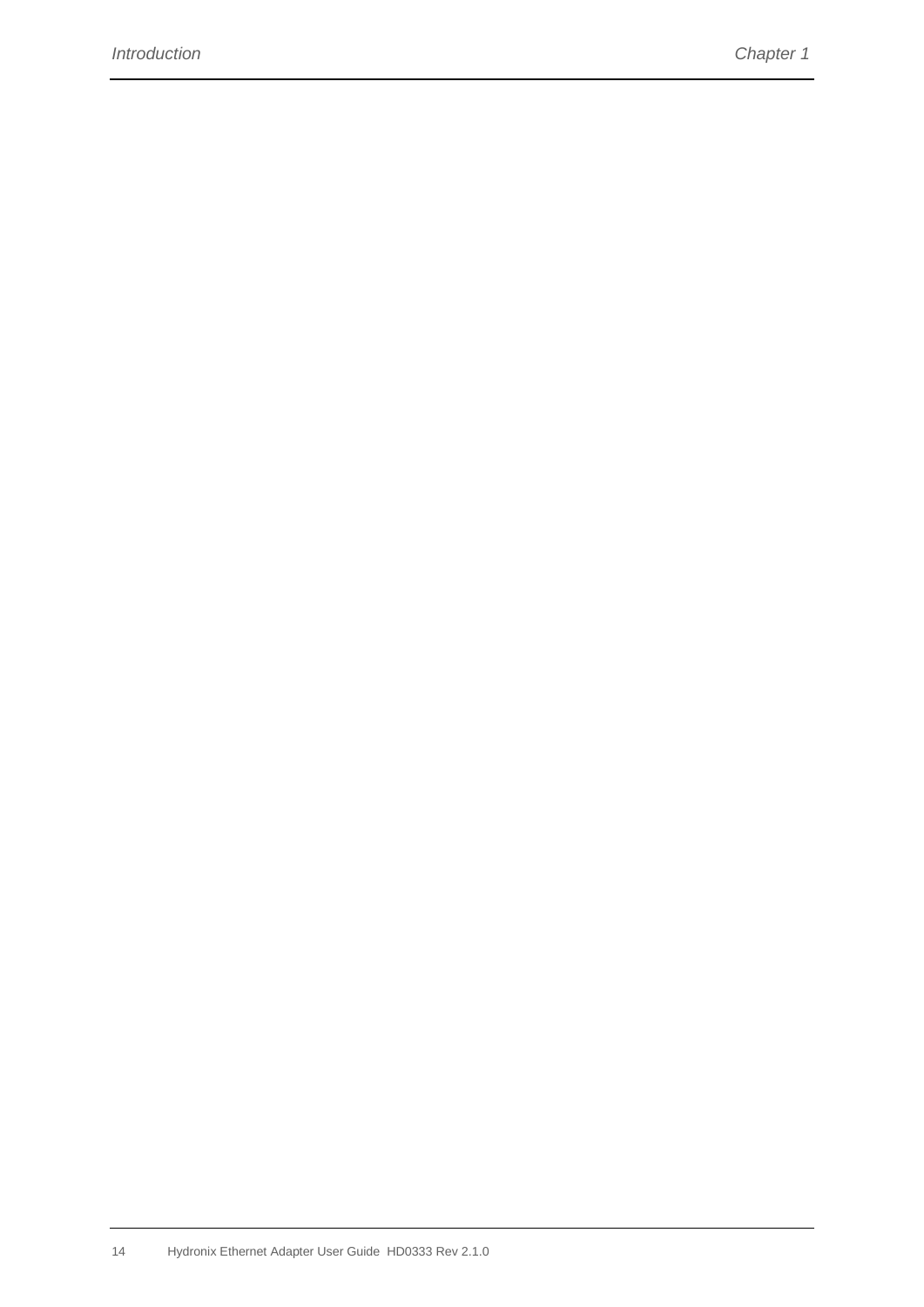## <span id="page-14-1"></span>**1 Installation**

<span id="page-14-0"></span>Depending on the installation option chosen, the system should be set up as shown in the diagrams below. Terminal identification for each module is shown later in this chapter. In order to maintain compliance with the relevant product directives, this equipment should only be installed and used with the approved components supplied by Hydronix. Unauthorised modifications to the units could void the units compliance and invalidate the users right to use the equipment.

## **1.1 Ethernet Adapter Only (EA01)**

The most basic setup uses only the Ethernet Adapter and is arranged as shown below:





#### <span id="page-14-2"></span>**1.1.1 Location of the Ethernet Adapter (EA01)**

The Ethernet Adapter should be mounted in the wiring junction box as close to the sensors as possible, and protected from water and excessive dust. The Ethernet Adapter (EA01) should be installed in such a manner as to prevent electro-static discharge to the Ethernet "IN" port. Such a discharge may cause the unit to lock up and require a power "OFF  $-$ ON" cycle to restore performance.

Connect the Ethernet drop cable from the network connection to the Ethernet port of the Adapter. Connect a 24V dc supply to the 24V+ and 0V input terminals of the Ethernet Adapter, ensuring that the power supply and wire is of a sufficient power rating to carry the power for the number of sensors connected

Connect the RS485 sensor cable to the Ethernet Adapter outputs, taking care to note the recommendations in the RS485 Wiring Recommendations later in the chapter.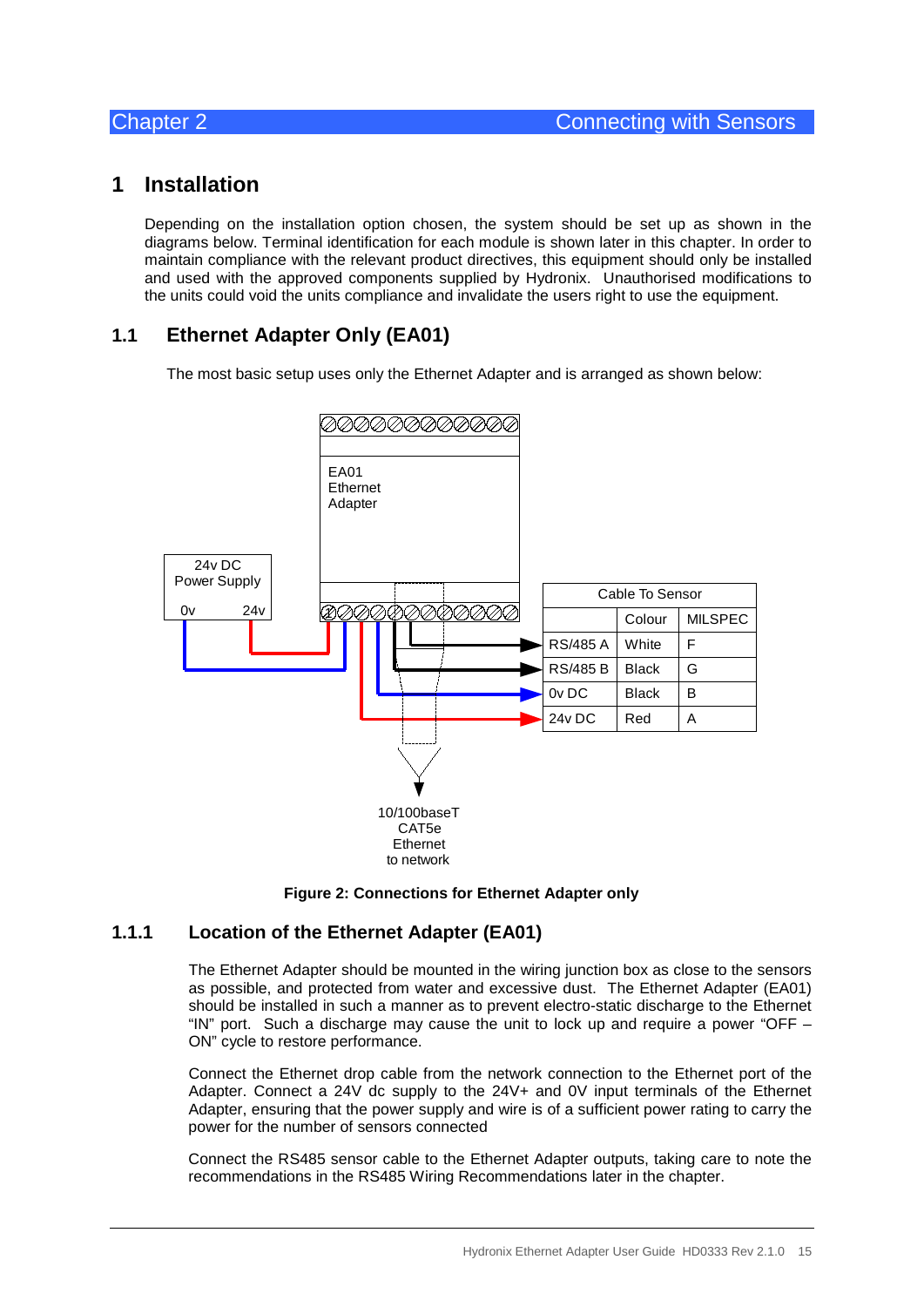## **1.2 Power over Ethernet (EPK01)**

To eliminate the need for a local 24V supply for the adapter and sensors, the optional Power over Ethernet kit can be used. The arrangement is as shown below:



**Figure 3: Connections for Ethernet Adapter and Power Adapter**

#### <span id="page-15-0"></span>**1.2.1 Location of the Ethernet Power Adapter (EPA01)**

The Power Adapter Module (EPA01) should be mounted in the wiring junction box close to the sensors and beside the Ethernet Adapter, protected from water and excessive dust. Connect the Ethernet drop cable from the router to the IN port of the Power Adapter. This cable carries both the power and the Ethernet communications signals. Connect a short Ethernet cable from the OUT port of the Power Adapter to the Ethernet port on the Adapter. This cable carries only the Ethernet communications. Connect short insulated wires from the 24V+ and 0V outputs of the Power Adapter to the 24V+ and 0V inputs of the Ethernet Adapter, ensuring that the wire is of sufficient power rating to carry the power for the number of sensors connected.

Connect the RS485 sensor cable to the Ethernet Adapter outputs, taking care to note the recommendations in the RS485 Wiring Recommendations later in this chapter.

Sufficient ventilation and cooling should be employed to keep the air temperature around the unit to a suitable level for the number of sensors being powered. The diagram below shows the number of sensors that can be used at different air temperatures for each sensor type.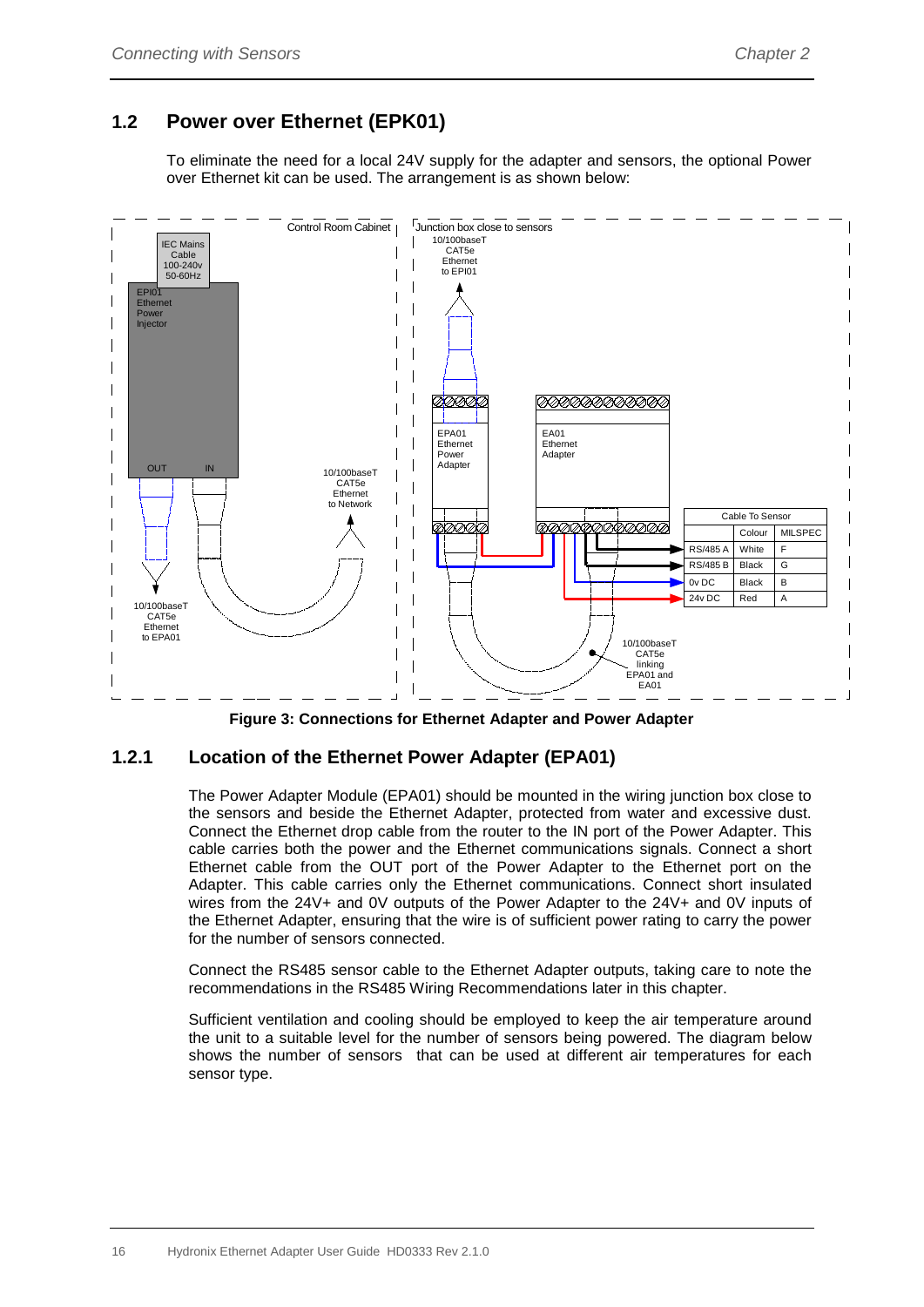

#### <span id="page-16-1"></span>**Figure 4: Maximum number of sensor connections dependent upon ambient temperature**

*NOTE: Operation above these limits may cause premature failure of the unit.*

#### **1.2.2 Location of the Power Injector Module (EPI01)**

The Power Injector Module (EPI01) should ideally be located in the computer room or network cabinet close to the router. Identify which drop cable runs to the sensor location, and using a short patch cable insert the Power Injector into that cable, connecting the port labelled IN to the router output and the port labelled OUT to the drop cable. Connect a 240V or 110V mains supply to the Power Injector.

**Note:** The Power Injector Module can supply sufficient power for up to three Hydronix sensors (or 4 Hydro-Probe II sensors). If more sensors are to be connected to the network, then a separate power supply local to the sensors should be used instead of the Power over Ethernet solution.

## <span id="page-16-0"></span>**2 Connections**

#### **2.1 Wiring Connections**

#### **2.1.1 Ethernet Adapter sensor connections:**

| <b>Ethernet Adapter Terminal</b> | <b>Signal</b><br><b>Description</b> | <b>MIL Spec pin</b><br>number on sensor | <b>Wire Colour in</b><br>standard Hydronix<br>0090A cable |
|----------------------------------|-------------------------------------|-----------------------------------------|-----------------------------------------------------------|
| 1                                | $24V + input$                       |                                         |                                                           |
| $\overline{2}$                   | 0V input                            |                                         |                                                           |
| 3                                | $24V + to$ sensor                   | A                                       | Red                                                       |
| 4                                | 0V to sensor                        | B                                       | <b>Black</b>                                              |
| 5                                | <b>RS485 B</b>                      | G                                       | <b>Black</b>                                              |
| 6                                | <b>RS485 A</b>                      | F                                       | White                                                     |

The white and black are from one twisted pair and the red and black from another.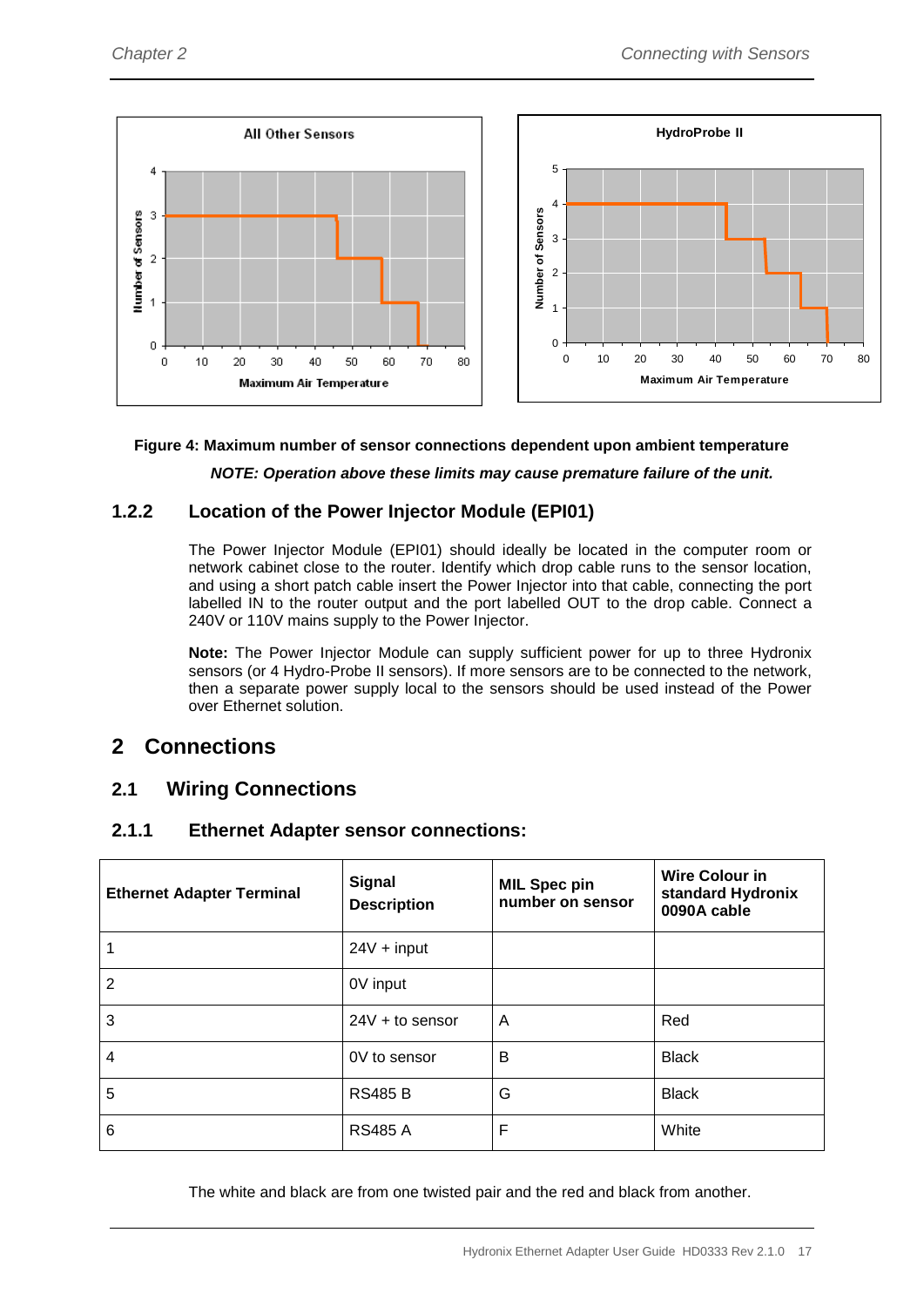#### **2.1.2 Ethernet Power Adapter connections:**

| <b>Ethernet Power Adapter Terminal</b> | <b>Signal Description</b> |
|----------------------------------------|---------------------------|
|                                        | 0V output                 |
| 5                                      | $24V + output$            |

### **2.2 RS-485 Wiring Recommendations**

The performance and reliability of a RS485 network can depend significantly on the quality and design of the wiring used. It is recommended to use 24AWG twisted pairs with a characteristic impedance (Zo) of 100R – 120R. Ideally, sensors on a RS485 network should be connected in a daisy chain arrangement, as shown here:



This arrangement uses just one of the sets of sensor outputs on the Ethernet Adapter. In practice, this arrangement is hard to achieve, so sensors may be wired using very short stubs:

Although the Ethernet Adapter has multiple sets of sensor outputs, wiring in a star configuration with each sensor wired to an output set should be avoided if at all possible.



# <span id="page-17-0"></span>**3 Indicator Lights**

The Ethernet Power Adapter unit (EPA01) has a single red indicator light on the top, which indicates that it is supplying power. It must be connected to an Ethernet cable with an 802.11af compliant Power Injector supplying it.

The Ethernet Adapter (EA01) has three indicator lights on the top. The red indicator illuminates when a suitable 24V supply is connected. The transmit indicator light blinks when data is received by the Adapter and is being sent to the sensors. The receive indicator light blinks when data is received from the sensors and is being sent over the Ethernet to the host system.

Additionally, the green indicator light above the network connector indicates that a network connection has been established, and the yellow indicator blinks when network data is sent or received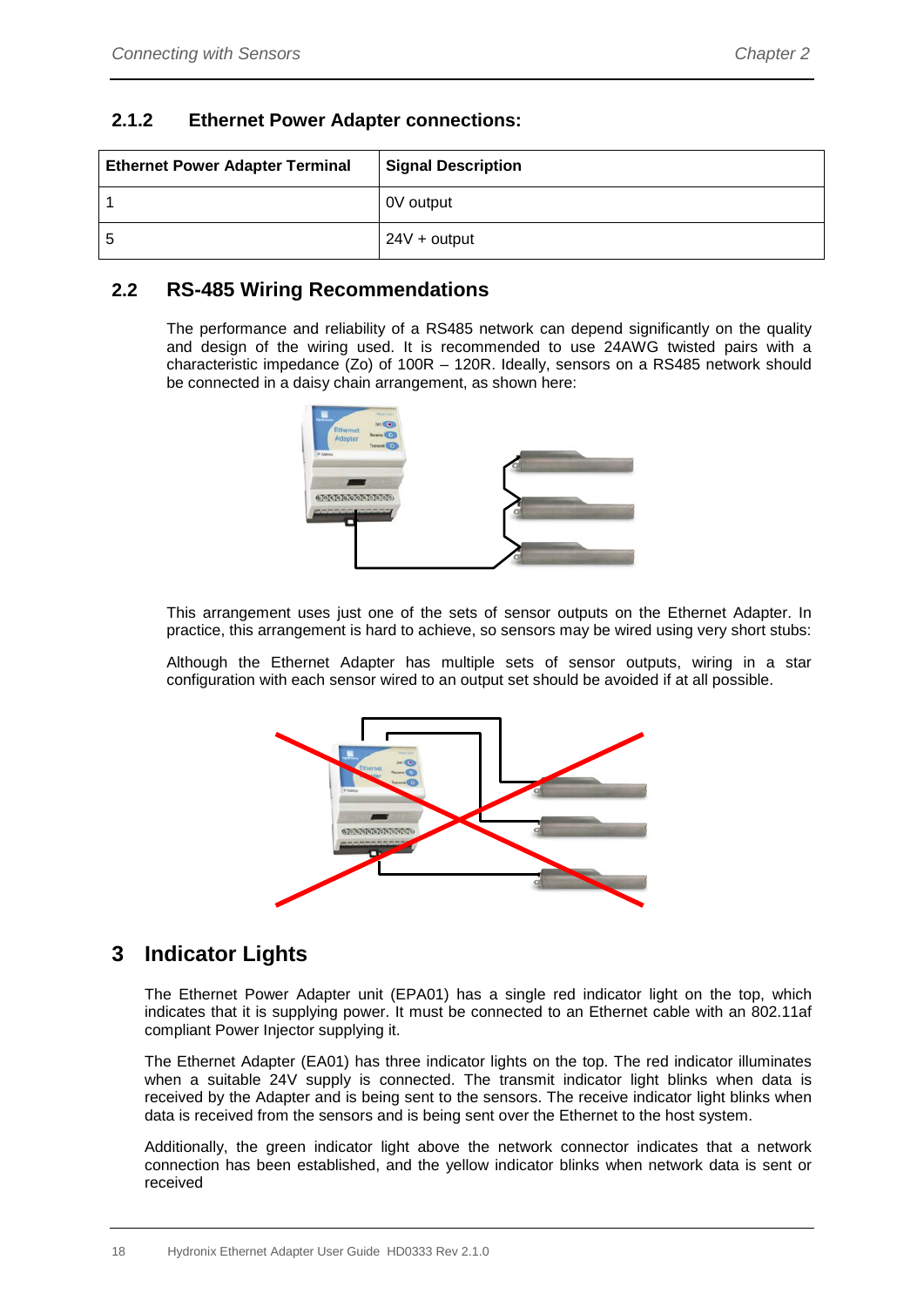# <span id="page-18-0"></span>**4 Programming**

An installation using the Ethernet Adapter packs the messages sent from a Host to the Sensor into an Ethernet data packet, which is then unpacked by the Ethernet Adapter and converted into RS485 voltage levels. If a custom application is being written to communicate with Hydronix sensors over the Ethernet, then the Hydro-Link communications protocol should be implemented and the resulting message string sent over the network to the Ethernet Adapter (instead of a serial port). In Visual Basic (VB6) this is done using a WinSock control and in Visual Studio .NET this can either be done using a Sockets control or a TCP Client control. A connection should be made from the Winsock or TCP Client control to port 10001 on the Adapter.



Further information on these controls can be found in the programming system documentation. Although Hydronix is able to provide guidance they may be unable to give detailed technical support for developing custom software applications.

Hydronix are currently developing a Class Library for .NET to implement all of the communications functionality including support for the Ethernet Adapter, which will be available upon request. For details of this and more information on the Hydro-Link Communications Protocol please contact Hydronix Technical Support (support@hydronix.com)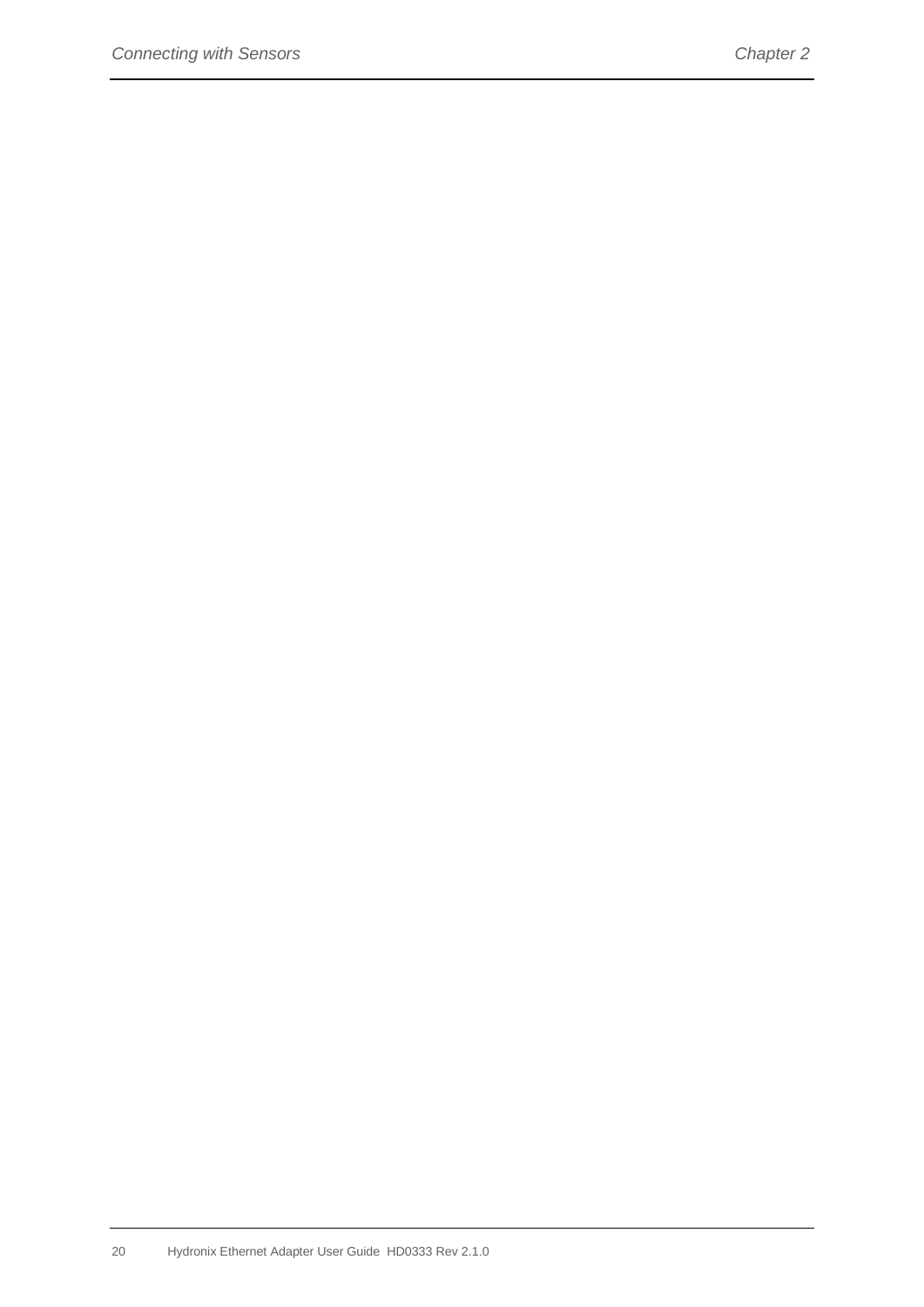## <span id="page-20-1"></span>**1 Introduction**

<span id="page-20-0"></span>The serial port of a Hydro-Control VI unit may be connected to the RS232 port of an Ethernet Adapter to allow remote access to recipe configuration and mix logs.

This cannot be done while an Adapter is communicating with sensors, as a different communications protocol is used. Installation will be similar to one of the options described in the previous chapter, except that the RS232 Tx, Rx and GND signals will be connected to the Hydro-Control VI unit.

## <span id="page-20-2"></span>**2 Installation**

Depending on the installation option chosen, the system should be set up as shown in the diagrams below. Terminal identification for each module is shown later in this chapter.

In order to maintain compliance with the relevant product directives, this equipment should only be installed and used with the approved components supplied by Hydronix. Unauthorized modifications to these units could void the units compliance and invalidate the users right to use the equipment.

#### **2.1 Ethernet Adapter Only**

The most basic setup uses only the Ethernet adapter and is arranged as shown below:



<span id="page-20-3"></span>**Figure 5: Connecting the Ethernet Adapter to Hydro-Control VI**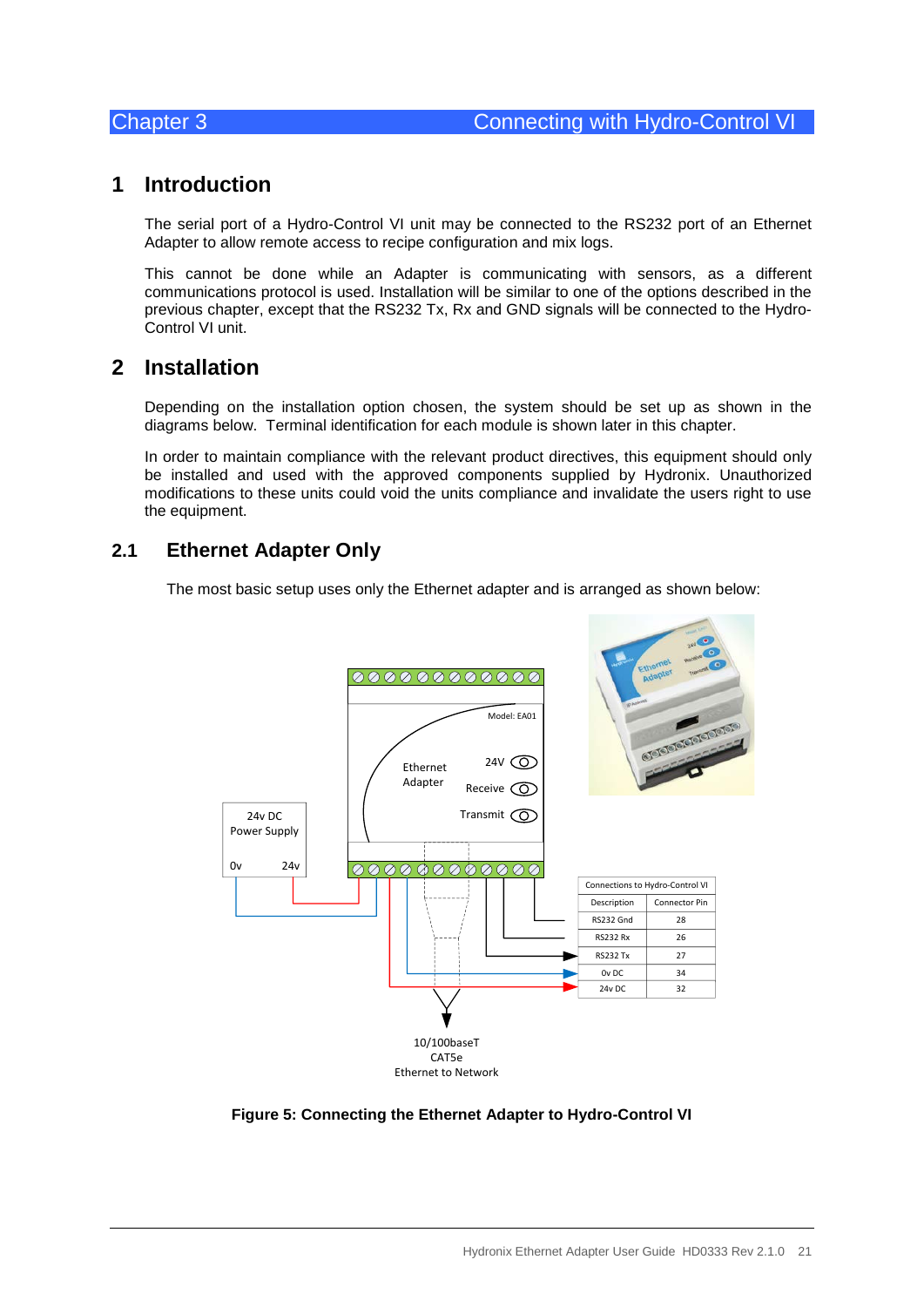#### **2.1.1 Location of the Ethernet Adapter (EA01)**

The Ethernet Adapter should be mounted in the wiring junction box as close to the Hydro-Control VI as possible, and protected from water and excessive dust. Connect the Ethernet drop cable from the network connection to the Ethernet port of the Adapter. Connect a 24V dc supply to the 24V+ and 0V input terminals of the Ethernet Adapter, ensuring that the power supply and wire is of a sufficient power rating to carry the power for the number of sensors connected.

#### **2.2 Power over Ethernet (EPK01)**

A single Hydro-Control VI unit (with attached Hydro-Mix sensor) can be powered using the Power over Ethernet kit. Connect one of the Sensor 24V and 0V connections to the Hydro-Control VI power input pins. The arrangement is as shown below:





#### <span id="page-21-0"></span>**2.2.1 Location of the Power Adapter (EPA01)**

The Power Adapter Module (EPA01) should be mounted in the wiring junction box with the Hydro-Control and beside the Ethernet Adapter, protected from water and excessive dust. Connect the Ethernet drop cable from the router to the IN port of the Power Adapter. This cable carries both the power and the Ethernet communications signals. Connect a short Ethernet cable from the OUT port of the Power Adapter to the Ethernet port on the Adapter. This cable carries only the Ethernet communications. Connect short insulated wires from the 24V+ and 0V outputs of the Power Adapter to the 24V+ and 0V inputs of the Ethernet Adapter, ensuring that the wire is of sufficient power rating to carry the power for the Hydro-Control VI and it's sensor.

Connect RS232 cables between the Ethernet Adapter and the Hydro-Control VI.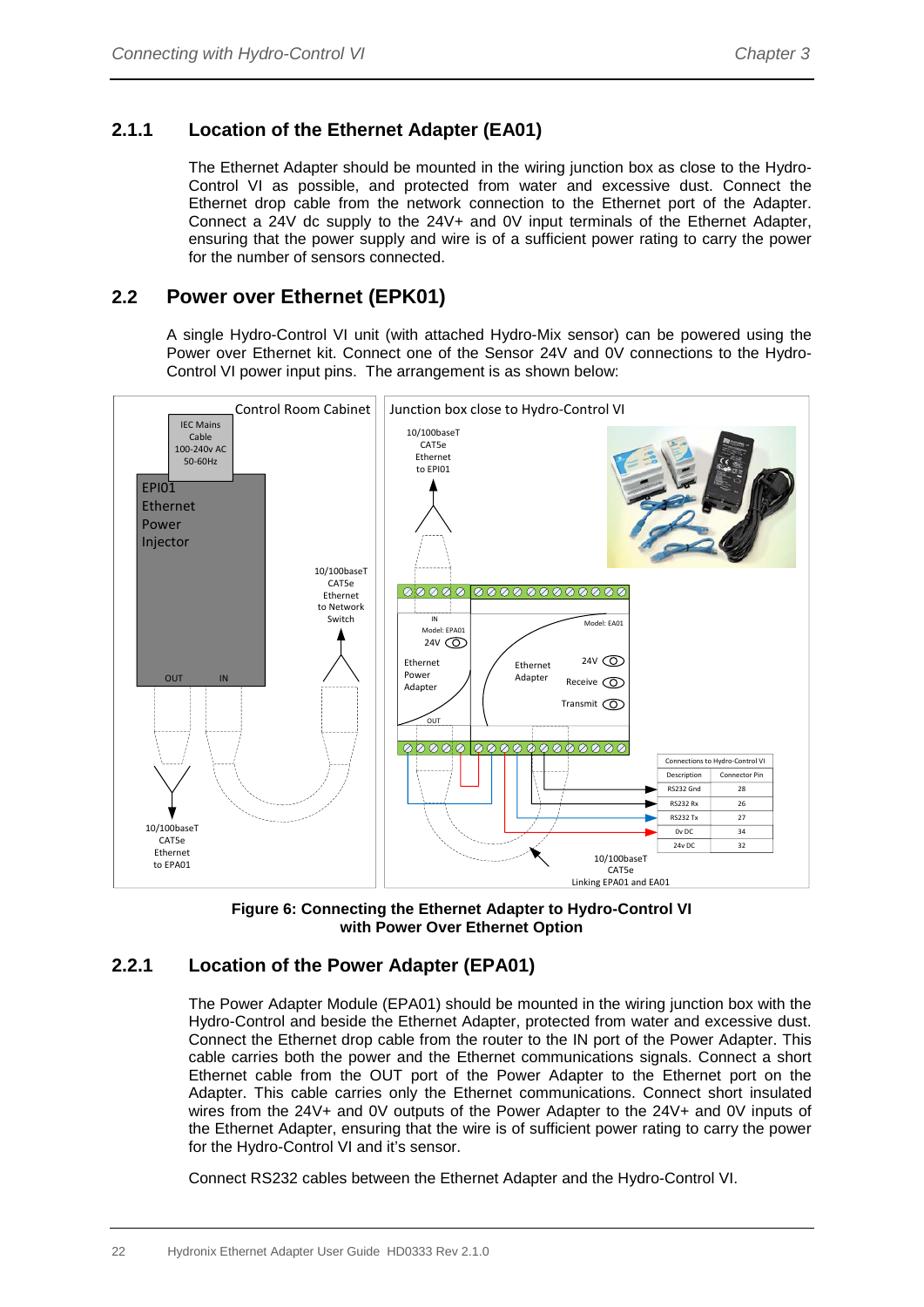#### **2.2.2 Location of the Power Injector Module (EPI01)**

The Power Injector Module (EPI01) should ideally be located in the computer room or network cabinet close to the router. Identify which drop cable runs to the Hydro-Control's location, and using a short patch cable insert the Power Injector into that cable, connecting the port labelled IN to the router output and the port labelled OUT to the drop cable. Connect a 240V or 110V mains supply to the Power Injector.

*Note: The Power Injector Module can supply sufficient power for a Hydro-Control VI and a sensor attached to it.*

#### **2.2.3 Ethernet Adapter Hydro-Control VI connections**

| <b>Ethernet</b><br><b>Adapter</b><br><b>Terminal</b> | <b>Signal</b><br><b>Description</b> | <b>Signal Function</b>                                   | <b>Hydro-Control</b><br>VI Pin |
|------------------------------------------------------|-------------------------------------|----------------------------------------------------------|--------------------------------|
| 3                                                    | $24V +$ to sensor                   | 24v to Hydro-Control VI                                  | 31                             |
| 4                                                    | Ov to sensor                        | Ov to Hydro-Control VI                                   | 33                             |
| 8                                                    | RS232 RTS                           | RS232 Ready To Send                                      | Not used                       |
| 9                                                    | <b>RS232 Tx</b>                     | Data from Ethernet Adapter to<br>Hydro-Control VI        | 26                             |
| 10                                                   | <b>RS232 Rx</b>                     | Data from Hydro-Control VI to<br><b>Ethernet Adapter</b> | 27                             |
| 11                                                   | <b>RS232 CTS</b>                    | RS232 Clear To Send                                      | Not used                       |
| 12                                                   | <b>RS232 GND</b>                    | Ground connection                                        | 28                             |

# <span id="page-22-0"></span>**3 Connecting with Hydro-Control VI**

To communicate with a Hydro-Control VI unit, start a terminal emulation program such as HyperTerminal and set the connection properties as shown, substituting the correct IP Address. Note specifically that the Port number should be set to 10001.

The same " \* " commands can be used as would normally be used over a serial link, and the responses will provide the same information. Refer to the Hydro-Control VI Users Guide for more details of the commands available

| COM4 9600 Properties            | 2x |
|---------------------------------|----|
| Connect To Settings             |    |
| COM4 9600<br>Change [con        |    |
| Host address:   192.168.10.115  |    |
| 10001<br>Port number:           |    |
| Connect using: TCP/IP (Winsock) |    |
|                                 |    |
|                                 |    |
| <b>OK</b><br>Cancel             |    |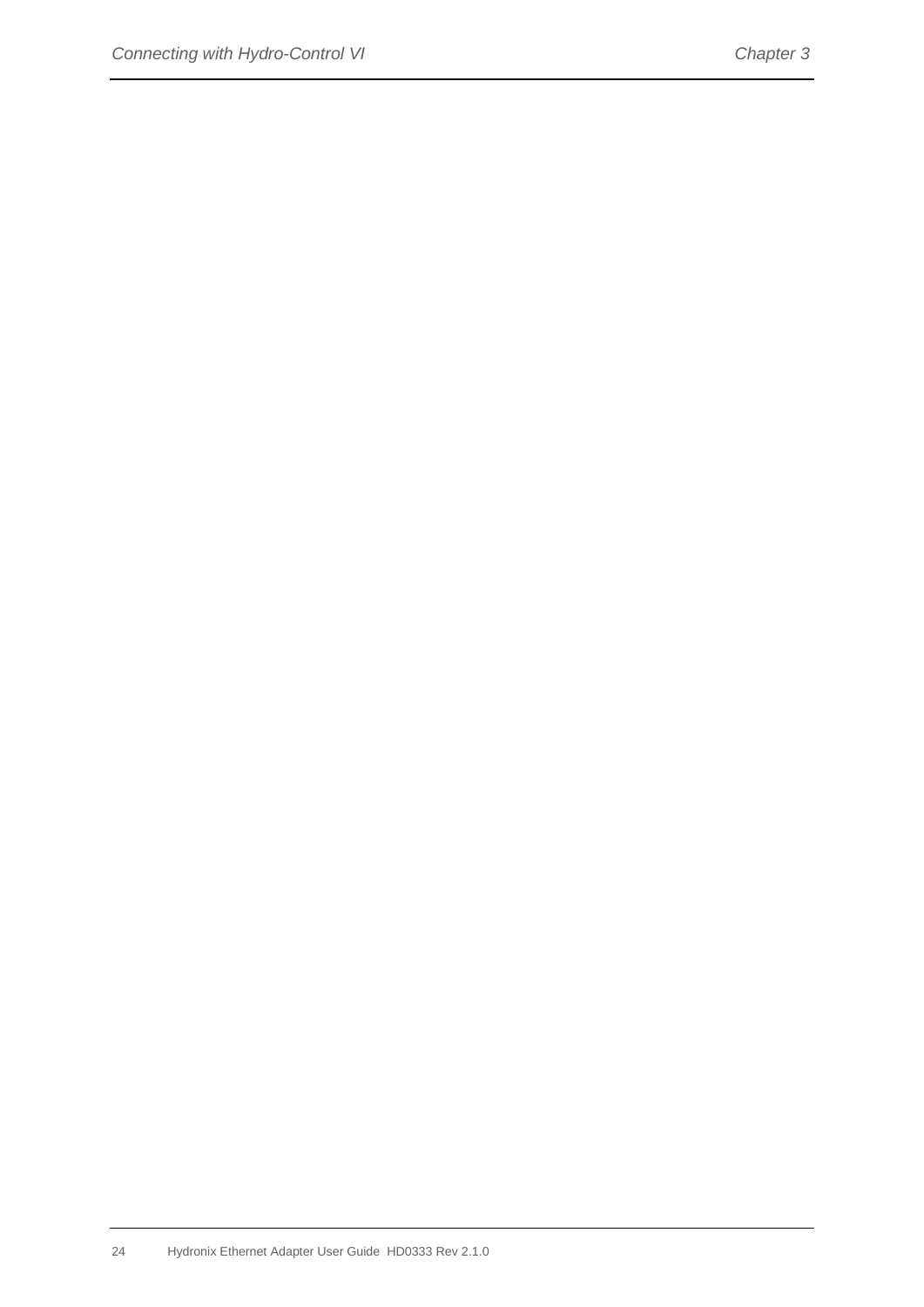## <span id="page-24-1"></span>**1 Ethernet Adapter defaults**

<span id="page-24-0"></span>By default, the Ethernet Adapter will use an automatically generated IP Address, which will be allocated by the network DHCP server. As this may change after a few days or weeks, it is recommended that a fixed IP Address is used for the Ethernet Adapter. The allocated address should be on the same subnet as the address allocated by DHCP, but outside the range of DHCP addresses. Contact the Network Administrator to find a suitable address.

## <span id="page-24-2"></span>**2 Finding an Ethernet Adapter automatically**

Communication with Hydronix sensors is carried out with the Hydro-Com Utility. To start go to the Communications->TCP/IP menu in Hydro-Com and select "Search for Ethernet Adapters".

| $\equiv$ Hydro-Com (HS0068 v1.60 Beta 1) |                          |  |                              |               |        |  |
|------------------------------------------|--------------------------|--|------------------------------|---------------|--------|--|
| Language                                 | Communications           |  | Help Search Speed            |               |        |  |
|                                          | Com Port                 |  |                              | Configuration |        |  |
|                                          | <b>TCP/IP</b>            |  | Add Ethernet Adapter         |               |        |  |
|                                          | Search                   |  | Search for Ethernet Adapters |               | 9<br>8 |  |
|                                          |                          |  | Edit Ethernet Adapters List  |               |        |  |
|                                          | Connected Via Com Port 1 |  |                              |               |        |  |
|                                          |                          |  | <b>Filtered Unscaled</b>     |               |        |  |
|                                          | DEMO                     |  |                              |               |        |  |
| X                                        | <b>DEMO</b><br>16        |  | Update                       |               | XX X   |  |

The program will display a search window and query the network for any sensors attached.

| Searching Networks              |  |
|---------------------------------|--|
| Please wait for Ethernet Search |  |
| Checking IP Address 192.168.0.1 |  |
|                                 |  |

The adapter will be added to the list, select it to connect.

|          | $\equiv$ Hydro-Com (HS0068 v1.60 Beta 1) |                              |               |      |
|----------|------------------------------------------|------------------------------|---------------|------|
| Language | Communications Help Search Speed         |                              |               |      |
|          | Com Port                                 |                              | Configuration |      |
|          | <b>TCP/IP</b>                            | Add Ethernet Adapter         |               |      |
|          | Search                                   | Search for Ethernet Adapters |               | 9    |
|          |                                          | Edit Ethernet Adapters List  |               |      |
|          | Connected Via Com Port 1                 | 192.168.10.102:10002         |               |      |
|          |                                          | 192.168.10.60:10001          |               |      |
|          | DEMO                                     | 123.456.789.012:10001        |               |      |
| ×        | <b>DEMO</b><br>16                        | Update                       |               | XX X |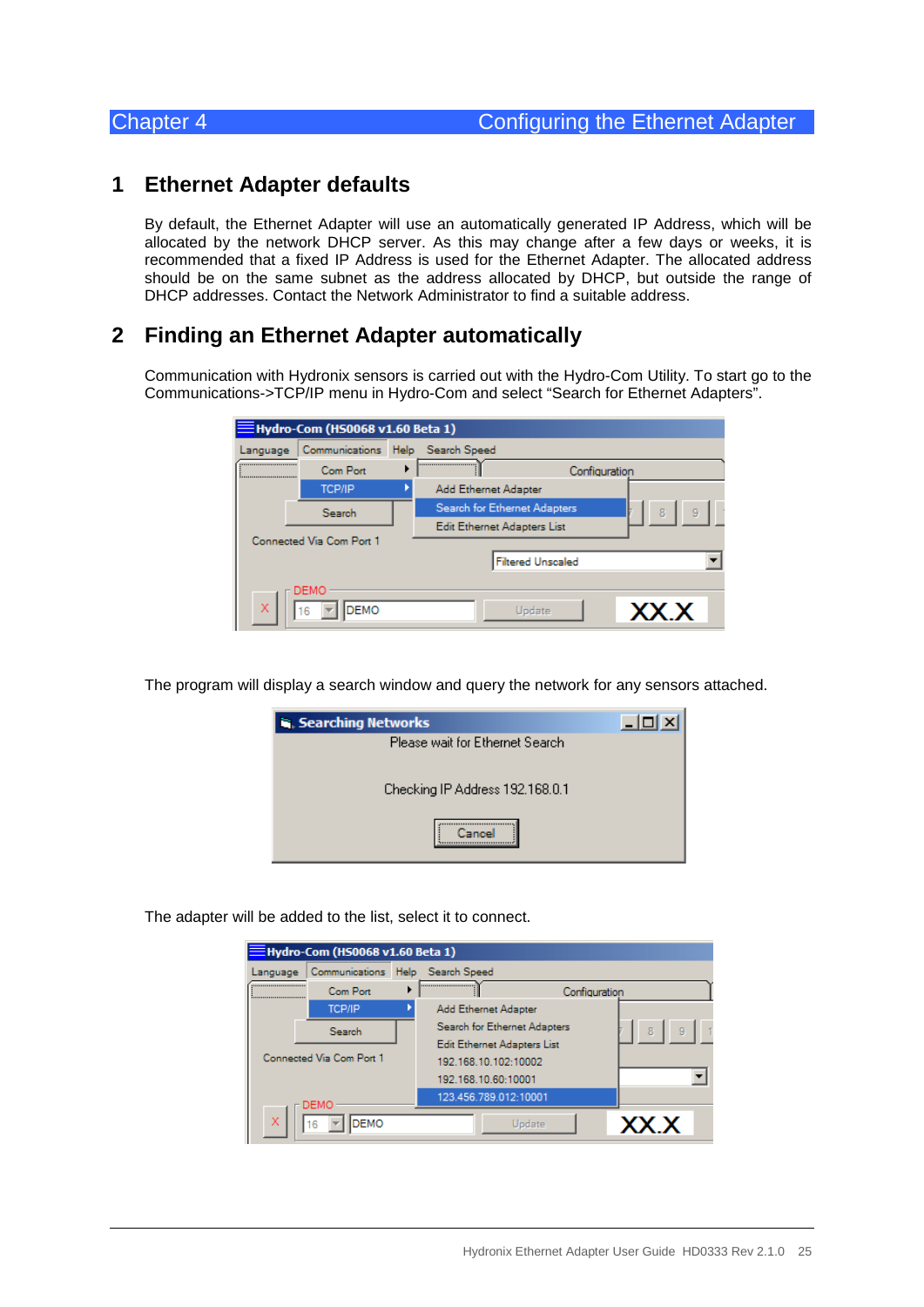# <span id="page-25-0"></span>**3 Adding an Ethernet Adapter manually**

In order to manually enter an Ethernet Adapter's IP Address select Communications->TCP/IP- >Add Ethernet Adapter.

| Hydro-Com (HS0068 v1.60 Beta 1) |                          |             |                              |               |        |
|---------------------------------|--------------------------|-------------|------------------------------|---------------|--------|
| Language                        | Communications           | <b>Help</b> | Search Speed                 |               |        |
| <br>:                           | Com Port                 |             |                              | Configuration |        |
|                                 | <b>TCP/IP</b>            |             | Add Ethernet Adapter         |               |        |
|                                 | Search                   |             | Search for Ethernet Adapters |               | 8<br>9 |
|                                 |                          |             | Edit Ethernet Adapters List  |               |        |
|                                 | Connected Via Com Port 1 |             | 192.168.10.102:10002         |               |        |
|                                 |                          |             | 192.168.10.60:10001          |               |        |
|                                 | DEMO                     |             |                              |               |        |
| X                               | <b>DEMO</b><br>16        |             | Update                       |               | XX.X   |

In the dialog that is shown, enter the IP Address and Port Number (usually 10001) of the Ethernet Adapter

| <b>is, Add Ethernet Adapter</b> |  |  |  |  |
|---------------------------------|--|--|--|--|
| IP Address of Remote Network    |  |  |  |  |
| 123.456.789.012                 |  |  |  |  |
| Port on Bemote Network          |  |  |  |  |
| 10001                           |  |  |  |  |
| ΠK<br>Cancel                    |  |  |  |  |

The adapter will be added to the list, select it to connect.

| $\equiv$ Hydro-Com (HS0068 v1.60 Beta 1) |             |                              |               |        |
|------------------------------------------|-------------|------------------------------|---------------|--------|
| Communications<br>Language               |             | Help Search Speed            |               |        |
| <br>Com Port<br>                         |             |                              | Configuration |        |
| <b>TCP/IP</b>                            |             | Add Ethernet Adapter         |               |        |
| Search                                   |             | Search for Ethernet Adapters |               | 8<br>9 |
|                                          |             | Edit Ethernet Adapters List  |               |        |
| Connected Via Com Port 1                 |             | 192.168.10.102:10002         |               |        |
|                                          |             | 192.168.10.60:10001          |               |        |
| <b>DEMO</b>                              |             | 123.456.789.012:10001        |               |        |
| x<br>16                                  | <b>DEMO</b> |                              | Update        |        |
|                                          |             |                              |               | XX.X   |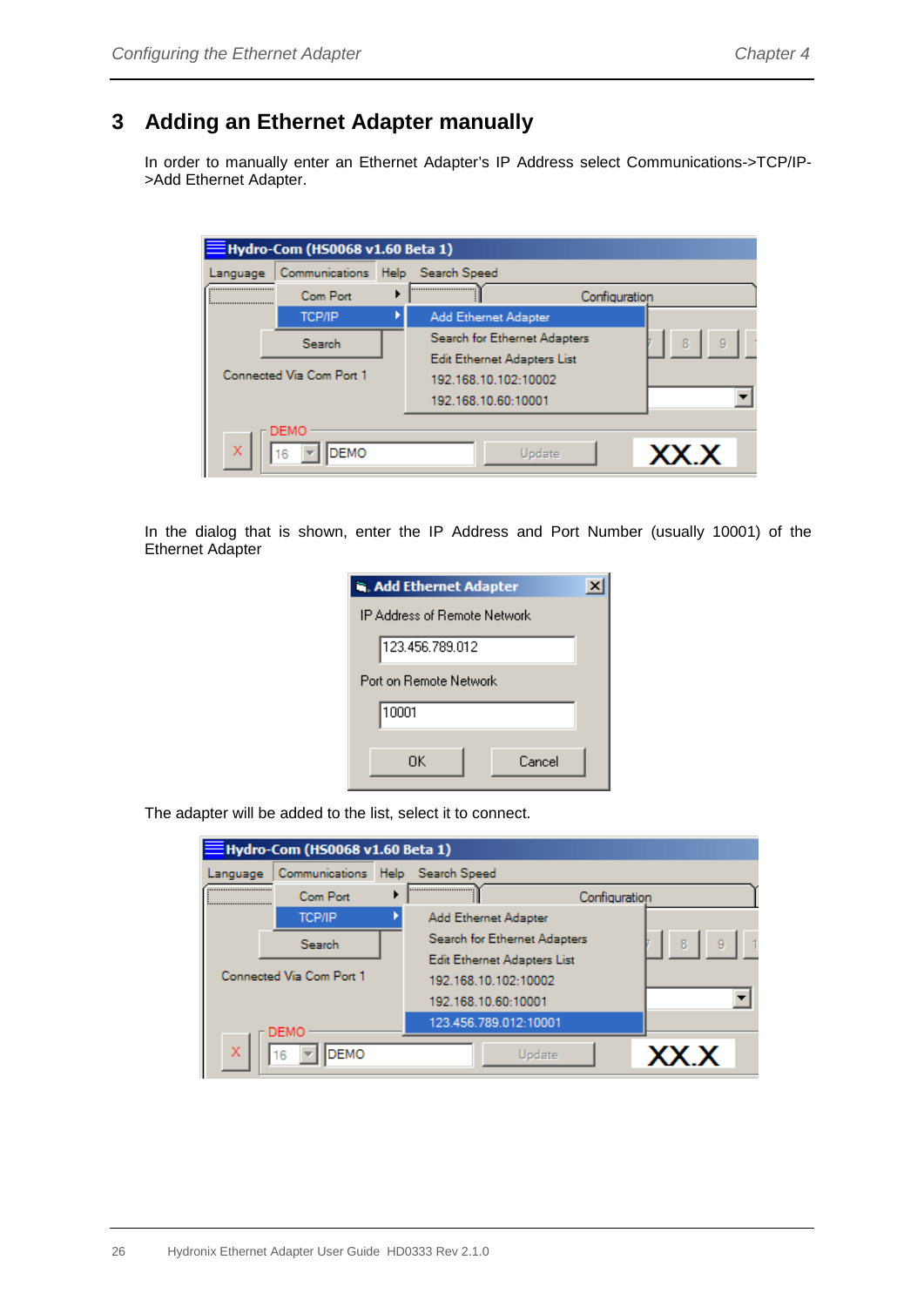# <span id="page-26-0"></span>**4 Changing the Ethernet Adapter IP Address**

Once Hydro-com is connected to an Ethernet Adapter, go to the "Diagnostics" tab, login then click on the button "Settings" in the Ethernet Adapter frame

| Hydro-Com (HS0068 v1.60 Beta 1)<br>Language Communications Help Search Speed         |                                                             | $\Box$ $\Box$ $\times$                                                                                                                   |  |  |
|--------------------------------------------------------------------------------------|-------------------------------------------------------------|------------------------------------------------------------------------------------------------------------------------------------------|--|--|
| Sensor                                                                               | Configuration                                               | <b>Diagnostics</b><br><b>Advanced Configuration</b>                                                                                      |  |  |
| <b>Address 4</b><br><b>7ECF1F70</b>                                                  | <b>Hydromix V</b>                                           | Log Out<br>Analogue Output Test                                                                                                          |  |  |
| Temperature -<br>°C<br>Electronic 22.4<br>Resonator 21.6<br>°C<br>÷с<br>Material --  | Temperature Extremes<br>Max 49.3 °C<br><b>Min</b><br>4.7 °C | Temperature Compensation Coefficients<br>0.00<br>Flectronic<br>Resonator<br>Material                                                     |  |  |
| <b>Status</b><br>Data Invalid<br>Digital In 1<br>Digital IO <sub>2</sub><br>Too cold | <b>Factory Settings</b><br>Water 797.00<br>826.00<br>Air    | Ethernet Adapter<br><b>IP Address</b><br>192 168 10 102<br>10002<br>Port Number<br>192.168.10.132<br>Local IP<br>Diagnostics<br>Settings |  |  |
| Too hot                                                                              | Firmware<br>Version<br>CheckSum<br>2FAE<br>HS0047 v1.29     |                                                                                                                                          |  |  |
| Frequency and Amplitude<br>Uncompensated<br>Frequency 826.28<br>Amplitude 811        | Upgrade                                                     |                                                                                                                                          |  |  |
| <b>Restore Settings</b><br><b>Backup Settings</b><br>Resonator                       |                                                             |                                                                                                                                          |  |  |

To fix the IP Address, click on "Use fixed IP Address" and enter the IP Address in the box provided. It is recommended to leave the Port Number and Gateway set to the defaults. Click "Set" and then after the progress bar has completed and the new information has been written, click "Exit" to close the dialog and go back to the main screen.

When a fixed IP Address has been assigned, it is recommended to write the address on the front of the Ethernet Adapter in the space provided.

| <b>Ethernet TCP/IP Setup</b>                 |                         |
|----------------------------------------------|-------------------------|
| <b>Current Settings</b><br>Manual IP Address |                         |
| <b>IP Address</b><br>Port Number             | 192.168.10.102<br>10002 |
| Gateway                                      | 192 168 123 254         |
| <b>New Settings</b>                          |                         |
|                                              | Auto IP Address (DHCP)  |
|                                              | C Use fixed IP Address: |
|                                              |                         |

# <span id="page-26-1"></span>**5 Remote (Internet) Connection**

Sensors connected to an Ethernet Adapter can also be accessed remotely over the Internet. In order to do this, it is necessary to open up a port in the Firewall of the network on which the Ethernet Adapter is installed. Contact the Network Administrator for details of doing this. When opening the Port, all incoming traffic to that port should be directed to the IP Address of the Ethernet Adapter and port 10001. Make a note of the network's IP Address on the Internet and the number of the port opened up. The table below shows the settings used in this example:

| <b>Company Network Settings</b> |             | <b>Ethernet Adapter Settings</b> |                    |  |
|---------------------------------|-------------|----------------------------------|--------------------|--|
| <b>IP Address</b>               | Opened Port | <b>IP Address</b>                | <b>Port Number</b> |  |
| 123.456.78.901                  | 7011        | 192.168.10.61                    | 10001              |  |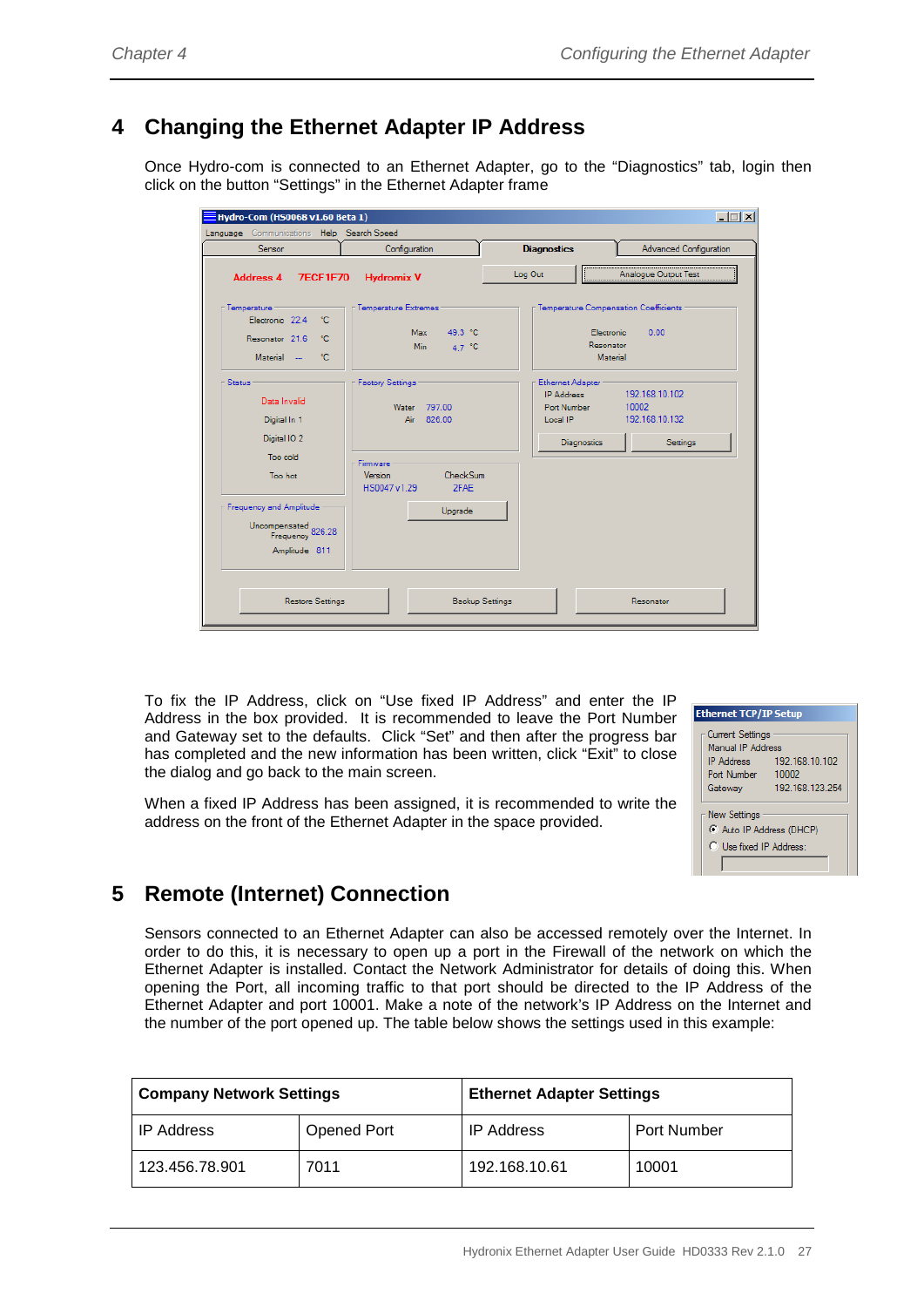The port 7011 on the Firewall is opened up and all traffic to this port is forwarded to 192.168.10.61 port 10001.

If the Firewall does not allow a completely flexible configuration of port forwarding then either open up port 10001 on the Firewall and leave the Ethernet Adapter port set as 10001, or alternatively alter the port of the Ethernet Adapter to be the same as the port opened in the Firewall. This is done by entering the new value in the Port Number box when setting the fixed IP Address:

Certain port numbers are reserved for internal use by the Ethernet Adapter and should not be used:

| <b>Port Number</b> | <b>Function</b>                                   |
|--------------------|---------------------------------------------------|
| $1 - 1024$         | Commonly used Internet Ports                      |
| 9999               | <b>Ethernet Adapter Reserved</b><br>functionality |
| 14000 - 14009      |                                                   |
| 30704              |                                                   |
| 30718              |                                                   |

| <b>Ethernet TCP/IP Setup</b>                 |                          |
|----------------------------------------------|--------------------------|
| <b>Current Settings</b><br>Manual IP Address |                          |
|                                              | IP Address 192.168.10.61 |
| Port Number 10002                            |                          |
|                                              | Gateway 192.168.123.254  |
| New Settings                                 |                          |
| C Auto IP Address (DHCP)                     |                          |
| C Use fixed IP Address:                      |                          |
| 192.168.10.61                                |                          |
| Port Number:                                 |                          |
| 7011                                         |                          |
| Gateway:                                     |                          |
| 192.168.123.254                              |                          |
|                                              |                          |
|                                              | Set                      |
|                                              | Exit                     |

Hydro-Com prevents you from setting these port numbers.

Install Hydro-Com on the remote machine. As before, select Communications->TCP/IP->Add Ethernet Adapter. In the Add Ethernet Adapter window, enter the IP Address of the Firewall and the Port opened.

| <b>R. Add Ethernet Adapter</b> |  |  |  |  |
|--------------------------------|--|--|--|--|
| IP Address of Remote Network.  |  |  |  |  |
| 123.456.78.901                 |  |  |  |  |
| Port on Remote Network         |  |  |  |  |
| 7011                           |  |  |  |  |
| Cancel<br>OΚ                   |  |  |  |  |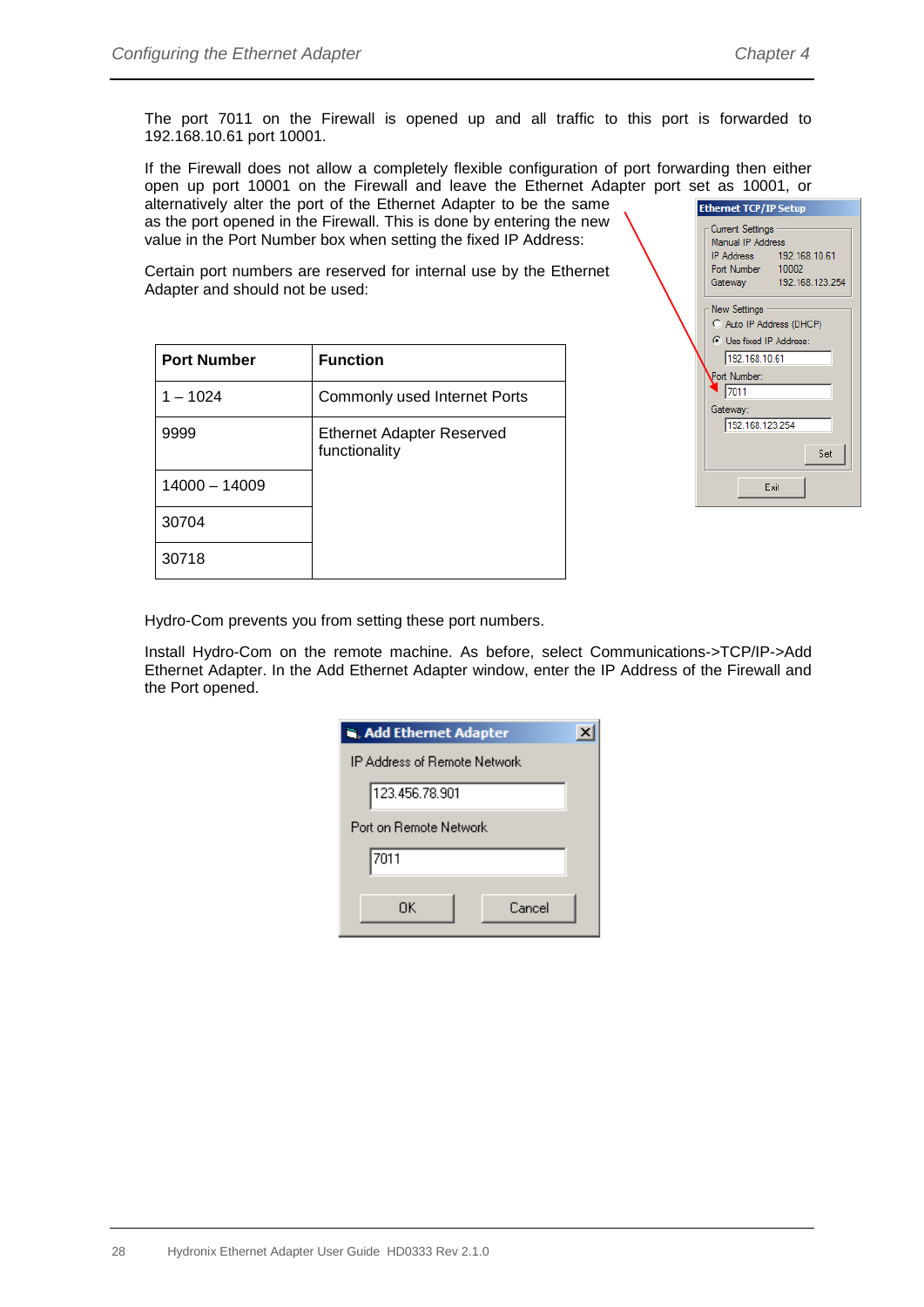#### <span id="page-28-1"></span>**1 EA01 Ethernet Adapter**

<span id="page-28-0"></span>**Dimensions**: 70mm (w) x 86mm (h) x 57mm (d)

**Environment:** Operating Temperature 0-70°C

Modules should be used indoors in dry environments only. The enclosures are rated to IP31.

**Interfaces:** Ethernet IN: Standard 10/100baseT Ethernet RJ45 socket

RS485: Can connect to a maximum of 16 Hydronix Sensors

RS232: Standard RS232 interface

**Weight**: 160g

## <span id="page-28-2"></span>**2 EPA01 Ethernet Power Adapter**

**Dimensions**: 35mm (w) x 86mm (h) x 57mm (d)

**Environment**: Operating Temperature:0-70°C

Modules should be used indoors in dry environments only. The enclosures are rated to IP31.

**Power Output**: 24V, 630mA – see notes in Chapter 2 on number of sensors that can be powered.

**Interfaces:**Ethernet IN: Standard 802.11af 10/100baseT Power over Ethernet RJ45 socket

Ethernet OUT: Standard 10/100baseT Ethernet RJ45 socket

**Weight**: 123g

## <span id="page-28-3"></span>**3 EPI01 Ethernet Power Injector**

**Dimensions**: 65mm (w) x 140mm (h) x 36mm (d)

**Environment**: Operating Temperature: 0-40°C

Modules should be used indoors in dry environments only.

**Interfaces**:Mains In: IEC320 inlet 3 pin

Ethernet IN: Standard 10/100baseT Ethernet RJ45 socket

Ethernet OUT: Standard 802.11af 10/100baseT Power over Ethernet RJ45 socket

**Weight**: 246g

*NOTE: Allow space for cables to be fitted on all units*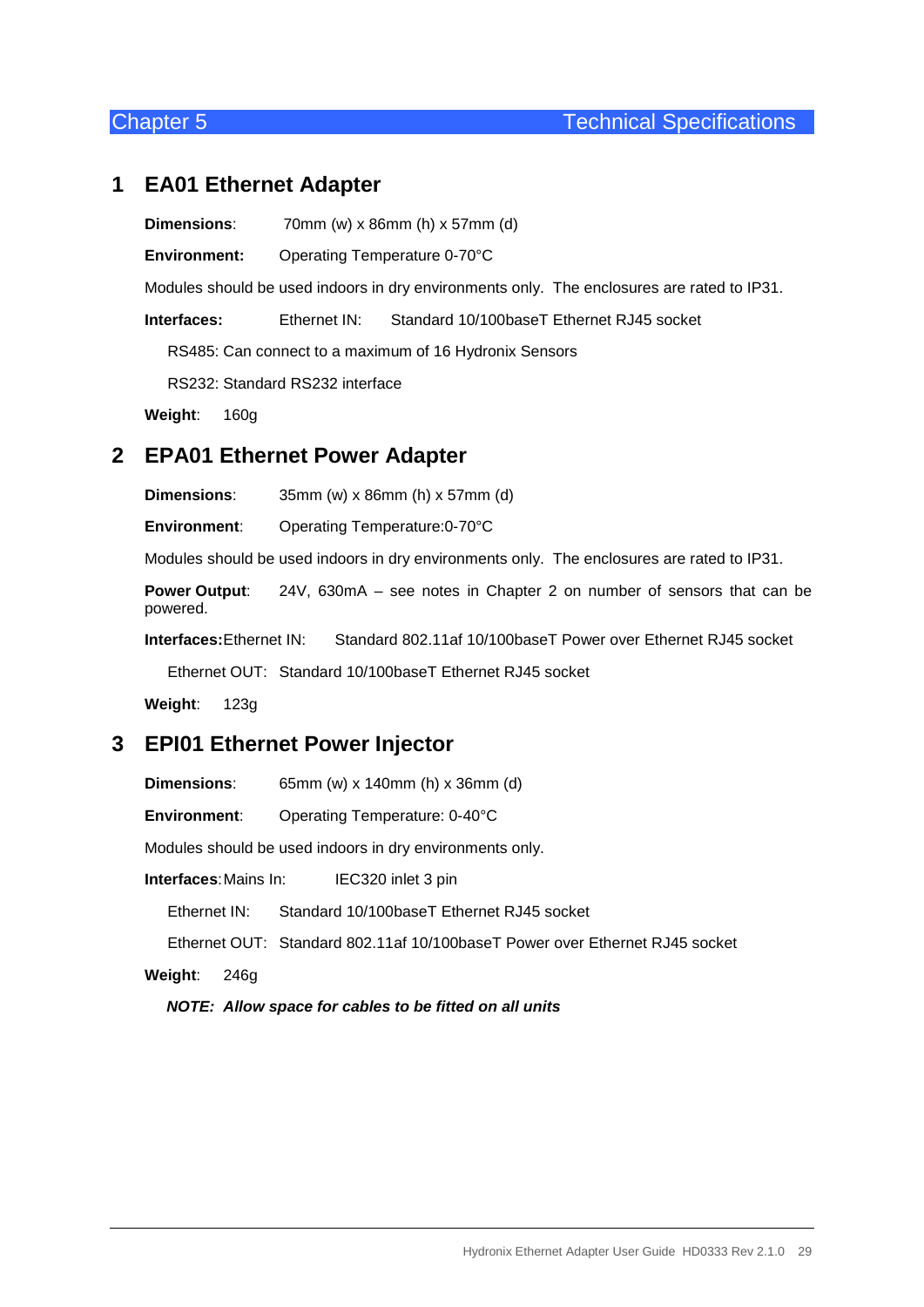# <span id="page-29-0"></span>**4 Terminal Identification**

The Ethernet Adapter terminals are wired as follows:



<span id="page-29-1"></span>

| <b>Ethernet</b><br><b>Adapter</b><br><b>Terminal</b> | <b>Signal</b><br><b>Description</b> | <b>Notes</b>                                                 |
|------------------------------------------------------|-------------------------------------|--------------------------------------------------------------|
|                                                      |                                     |                                                              |
| IN                                                   | <b>CAT5e Network cable</b>          |                                                              |
| 1                                                    | 24V + input                         |                                                              |
| $\overline{2}$                                       | 0V input                            |                                                              |
| 3                                                    | $24V + to sensor$                   |                                                              |
| 4                                                    | 0V to sensor                        |                                                              |
| 5                                                    | <b>RS485 B</b>                      |                                                              |
| 6                                                    | <b>RS485 A</b>                      |                                                              |
| $\overline{7}$                                       | No connection                       |                                                              |
| 8                                                    | <b>RS232 RTS</b>                    |                                                              |
| 9                                                    | <b>RS232 Tx</b>                     |                                                              |
| 10                                                   | <b>RS232 Rx</b>                     |                                                              |
| 11                                                   | <b>RS232 CTS</b>                    |                                                              |
| 12                                                   | RS232 GND                           |                                                              |
| 13                                                   | 24V + to sensor                     |                                                              |
| 14                                                   | 0V to sensor                        | It is not recommended to wire RS485                          |
| 15                                                   | <b>RS485 B</b>                      | using a star topology                                        |
| 16                                                   | <b>RS485 A</b>                      | Please refer to chapter 2 on RS485<br>wiring recommendations |
| 17                                                   | $24V + to$ sensor                   |                                                              |

#### **Figure 7: EA01 Terminal Identification**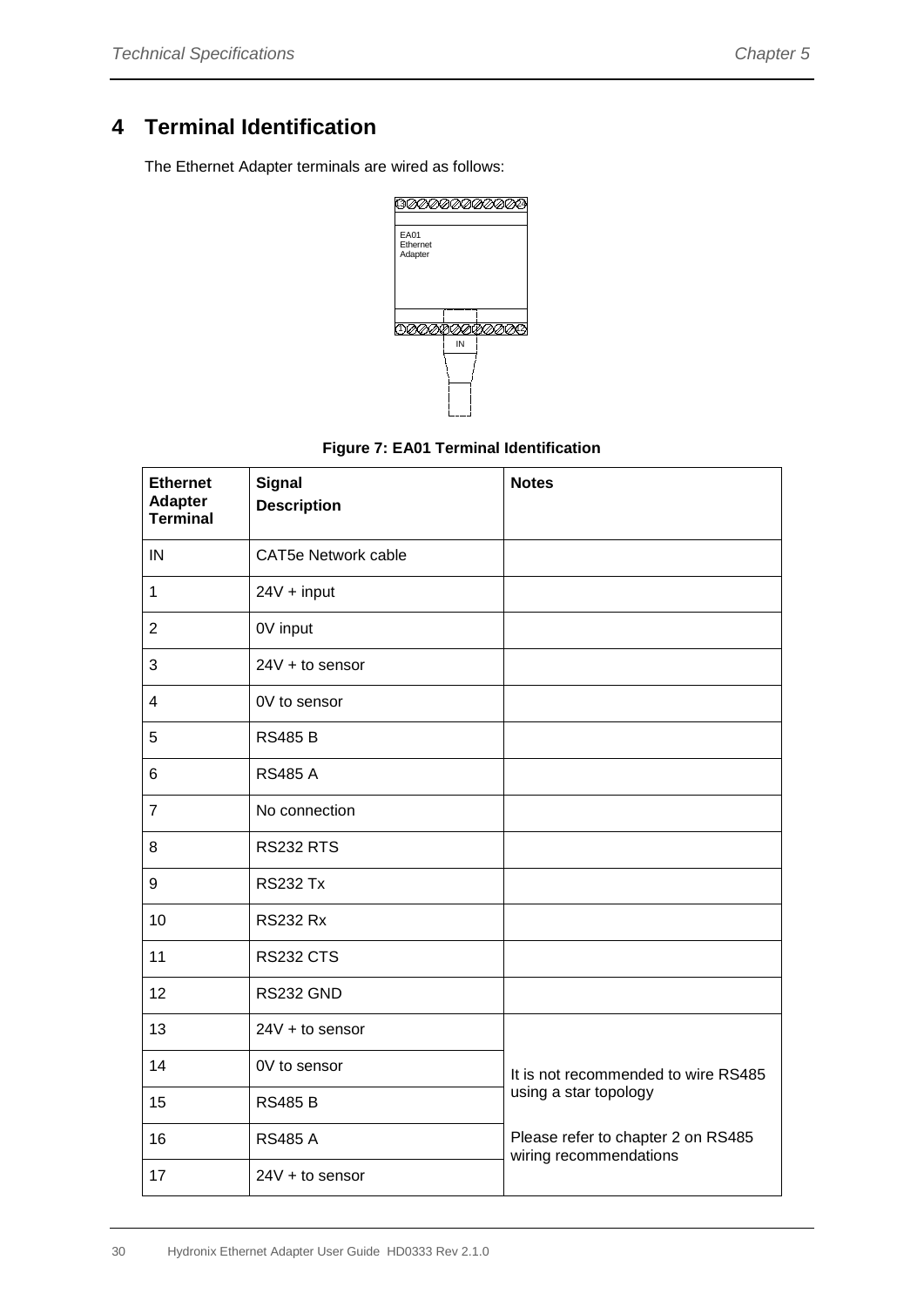| 18 | 0V to sensor    |  |
|----|-----------------|--|
| 19 | <b>RS485 B</b>  |  |
| 20 | <b>RS485 A</b>  |  |
| 21 | 24V + to sensor |  |
| 22 | 0V to sensor    |  |
| 23 | <b>RS485 B</b>  |  |
| 24 | <b>RS485 A</b>  |  |

The Ethernet Power Adapter EPA01 terminals are wired as follows. Particular care must be taken to identify the top and bottom of the unit, as both sides look similar.



**Figure 8: EPA01 Terminal Identification**

<span id="page-30-0"></span>

| <b>Ethernet Power Adapter</b><br><b>Terminal</b> | <b>Signal</b><br><b>Description</b> |
|--------------------------------------------------|-------------------------------------|
| IN                                               | CAT5e Network cable from EPI01      |
| <b>OUT</b>                                       | CAT5e Network cable to EA01         |
| 1                                                | 0V output                           |
| $\overline{2}$                                   | 0V output                           |
| 3                                                | No connection                       |
| $\overline{4}$                                   | $24V +$ output                      |
| 5                                                | $24V +$ output                      |
| 6                                                | 0V output                           |
| $\overline{7}$                                   | 0V output                           |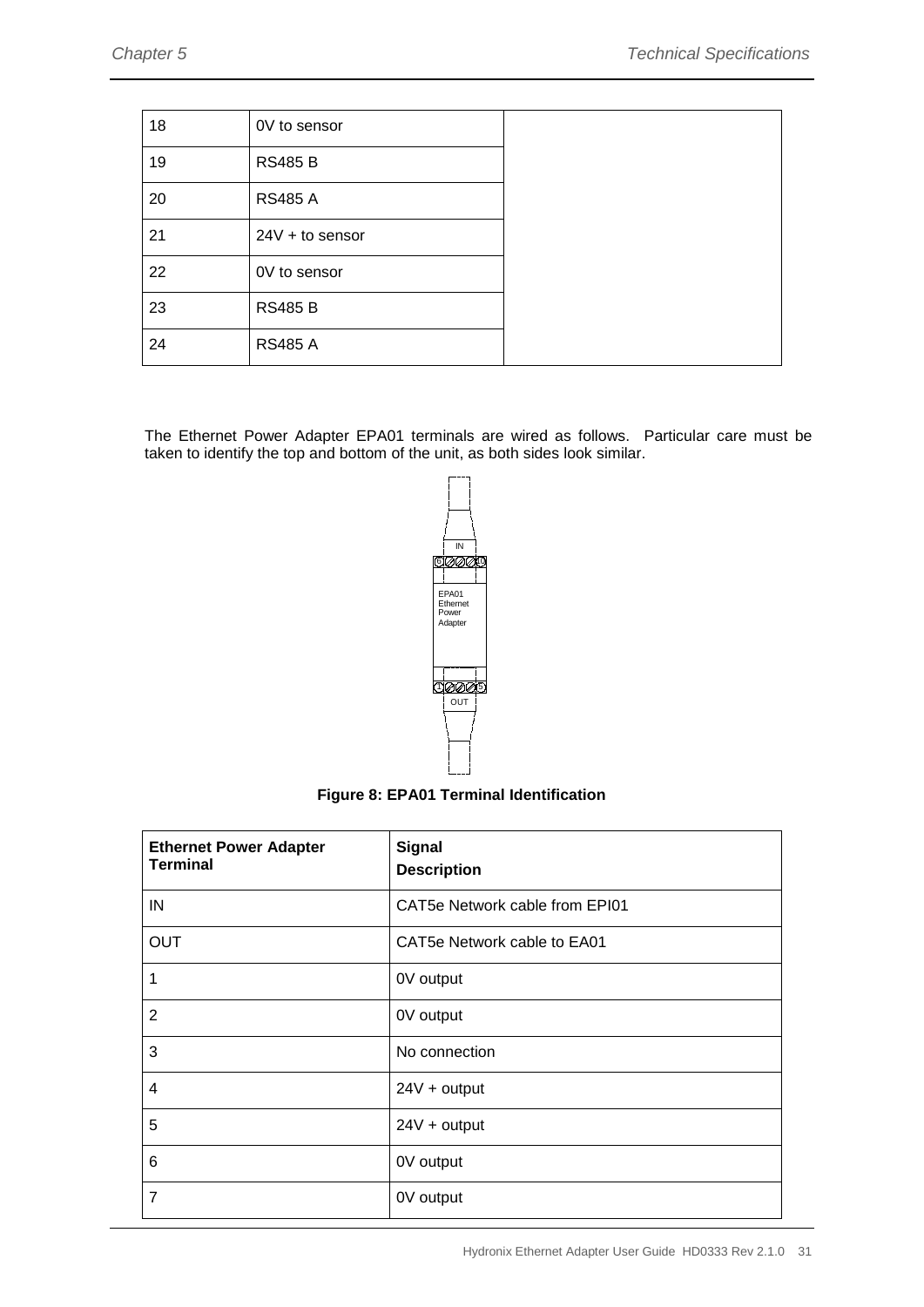| - 8 | No connection  |
|-----|----------------|
| -9  | $24V +$ output |
| 10  | $24V +$ output |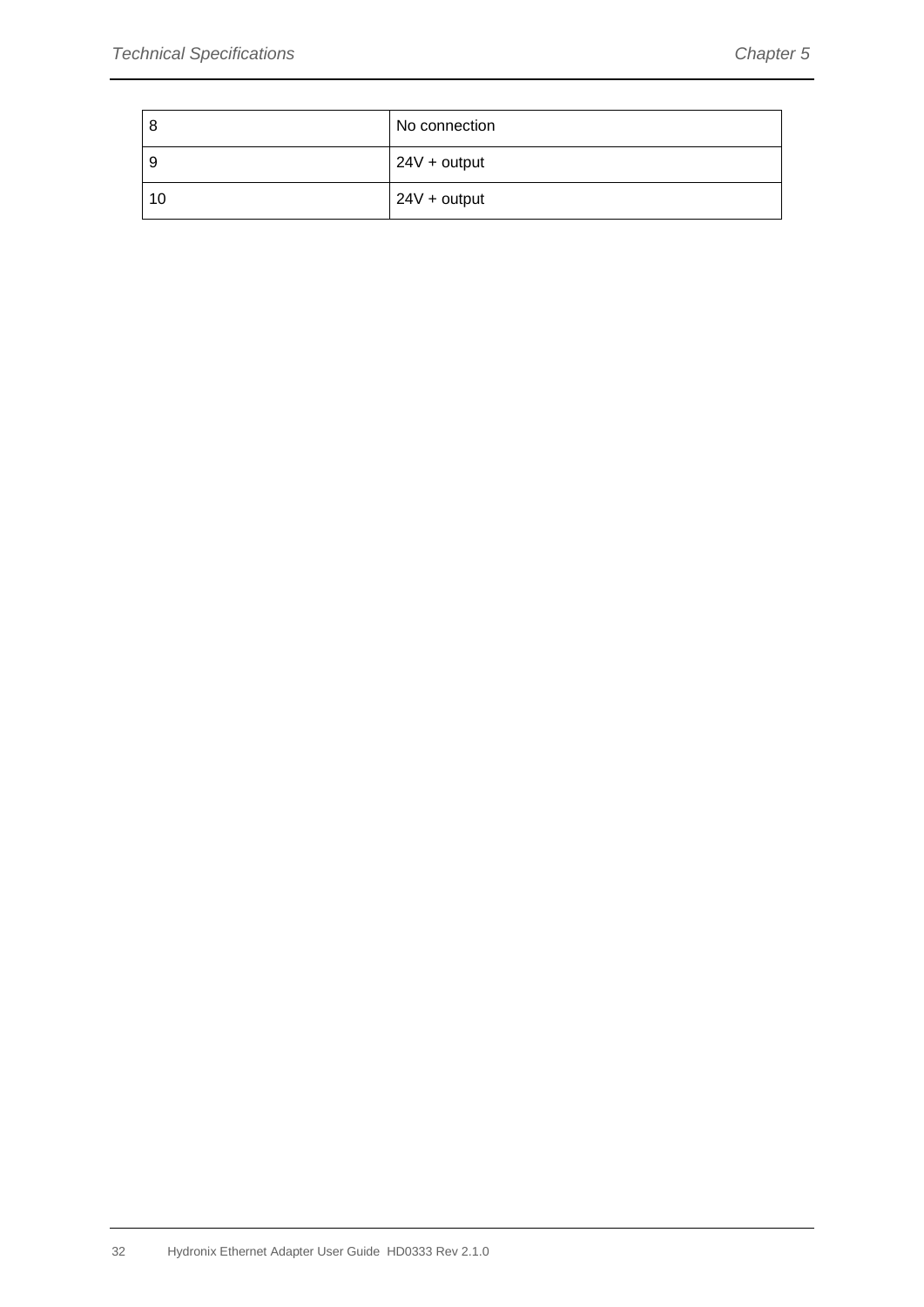# <span id="page-32-1"></span>**1 Ethernet Adapter EA01**

<span id="page-32-0"></span>**Symptom**: 24V light not on

| <b>Possible Explanation</b> | Check                              | <b>Required Result</b> | <b>Action required on</b><br>failure |
|-----------------------------|------------------------------------|------------------------|--------------------------------------|
| 24V not connected           | DC power on terminals<br>1 and $2$ | +24v DC                | Locate fault in power<br>supply      |

**Symptom**: Not found on network using the Hydro-Com Search function

| <b>Possible Explanation</b> | <b>Check</b>  | <b>Required Result</b>  | <b>Action required on</b><br>failure   |
|-----------------------------|---------------|-------------------------|----------------------------------------|
| Not connected to<br>network | Ethernet link | Ethernet link light lit | Locate fault in network<br>cabling     |
| No DHCP address             | DHCP server   | IP address assigned     | Unplug and replug the<br>network cable |

# <span id="page-32-2"></span>**2 Ethernet Power Adapter EPA01**

**Symptom**: 24V light not on

| <b>Possible Explanation</b>                   | <b>Check</b>                                                                                                           | <b>Required Result</b> | <b>Action required on</b><br>failure |
|-----------------------------------------------|------------------------------------------------------------------------------------------------------------------------|------------------------|--------------------------------------|
| Ethernet Power Injector<br>not connected      | Ethernet Power Injector<br>EPI01 as above                                                                              | 24V light on           |                                      |
| Ethernet cables plugged<br>in wrong way round | Try swapping the<br>cables - the Power<br>Injector should go to IN<br>and the OUT should go<br>to the Ethernet Adapter | 24V light on           |                                      |

#### **Symptom**: Computer does not communicate with the Ethernet Adapter

| <b>Possible Explanation</b>           | <b>Check</b>                                                                                                                                                   | <b>Required Result</b>                         | <b>Action required on</b><br>failure                                       |
|---------------------------------------|----------------------------------------------------------------------------------------------------------------------------------------------------------------|------------------------------------------------|----------------------------------------------------------------------------|
| Not properly registered<br>on network | Search for the Ethernet<br>adapter using the<br>Hydro-Com 'Search'<br>function.<br>If that fails then try<br>pinging the IP address<br>of the Ethernet Adapter | <b>Ethernet Adapter found</b><br>Ping response | Investigate network -<br>try power cycling EA01<br><b>Check IP Address</b> |
| Invalid IP address                    | If the subnet mask is<br>255.255.255.0 then if                                                                                                                 | Connection from<br>Hydro-Com to Ethernet       | Contact local network<br>administrator or                                  |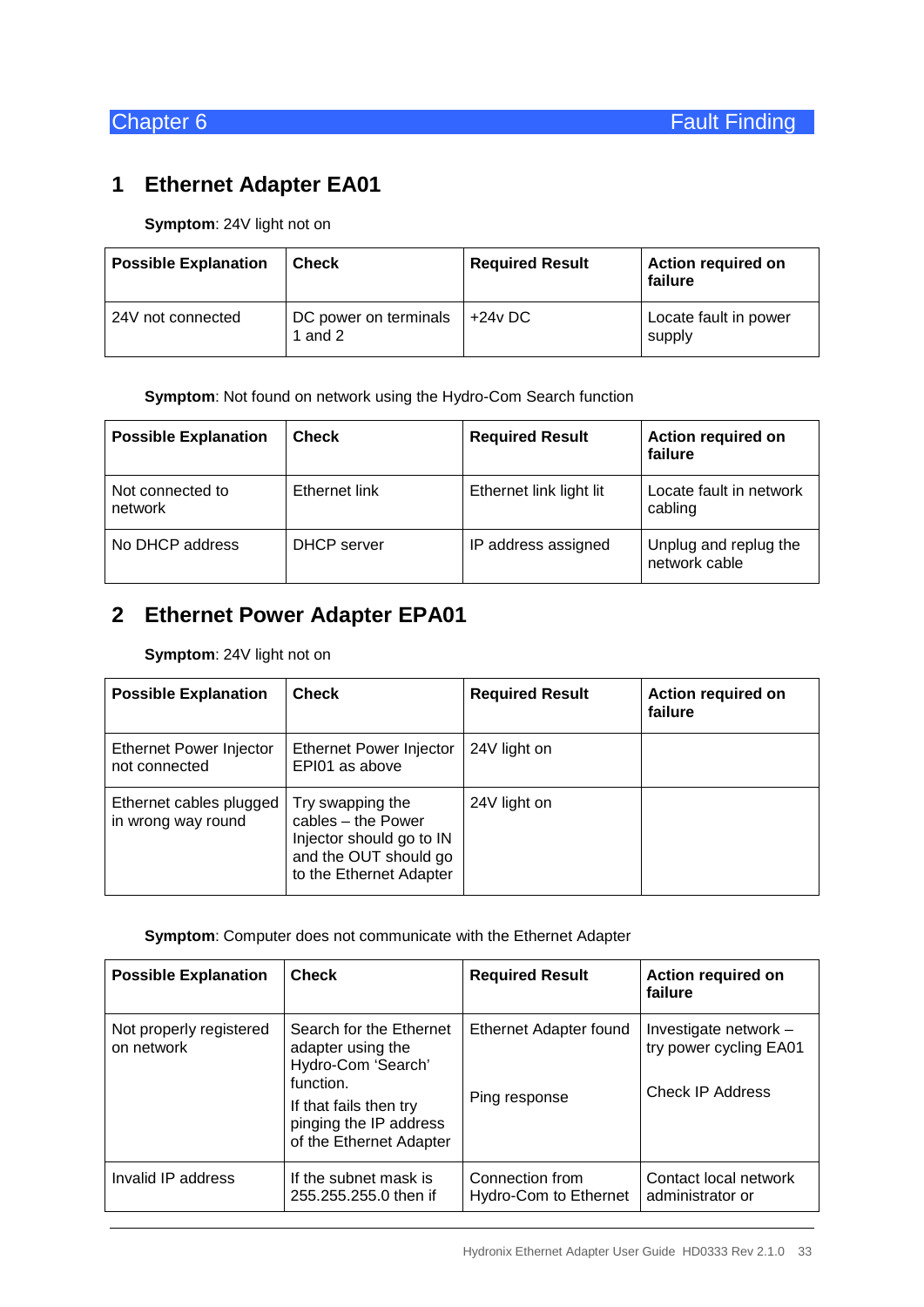| the adapter's IP<br>address x.y.z.a then the $\vert$ Address can be<br>PC's must be x.y.z.b (b)<br><> a) try changing the<br>PC's to match and try<br>again | Adapter $-$ then the IP<br>changed | <b>Hydronix Technical</b><br>Support |
|-------------------------------------------------------------------------------------------------------------------------------------------------------------|------------------------------------|--------------------------------------|
|-------------------------------------------------------------------------------------------------------------------------------------------------------------|------------------------------------|--------------------------------------|

#### **Symptom**: Computer does not communicate with the sensor

| <b>Possible Explanation</b>      | Check                         | <b>Required Result</b>               | <b>Action required on</b><br>failure                   |
|----------------------------------|-------------------------------|--------------------------------------|--------------------------------------------------------|
| Not wired correctly to<br>sensor | Wiring connections of<br>EA01 | Transmit and receive<br>lights blink | Check sensor<br>connections, try a<br>different sensor |

# <span id="page-33-0"></span>**3 Ethernet Power Injector EPI01**

**Symptom**: ON light not illuminated

| <b>Possible Explanation</b>               | <b>Check</b>                               | <b>Required Result</b> | <b>Action required on</b><br>failure |
|-------------------------------------------|--------------------------------------------|------------------------|--------------------------------------|
| Ethernet Power Injector<br>not plugged in | Power supply to<br>Ethernet Power Injector | ON light illuminated   | Try a different EPI01                |

#### **Symptom**: CONNECT light not illuminated

| <b>Possible Explanation</b>                                                   | <b>Check</b>                     | <b>Required Result</b>              | <b>Action required on</b><br>failure      |
|-------------------------------------------------------------------------------|----------------------------------|-------------------------------------|-------------------------------------------|
| Ethernet cable to<br><b>Ethernet Power Adapter</b><br>faulty or not connected | Cable between EPI01<br>and EPA01 | <b>CONNECT</b> light<br>illuminated | Replace cable or try a<br>different EPA01 |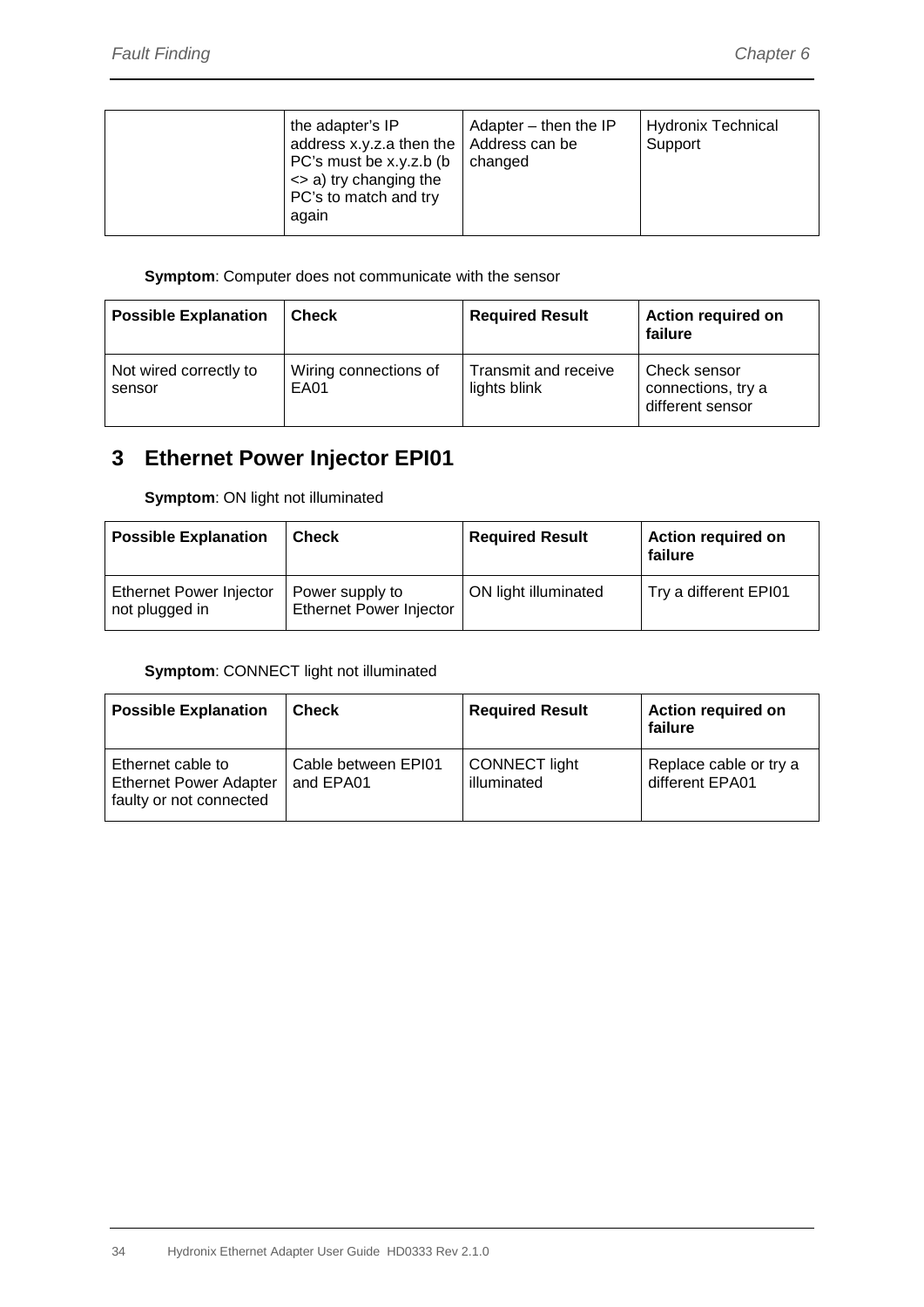of



<span id="page-34-0"></span>Hydronix Limited 7 Riverside Business Centre Walnut Tree Close Guildford Surrey United Kingdom

> Tel: +44 1483 468900 Fax: +44 1483 468919

#### **Declaration of Conformity**

We Hydronix Limited

7 Riverside Business Centre, Walnut Tree Close, Guildford, Surrey, GU1 4UG, United Kingdom. Declare that:

Equipment: EA01 and EPA01 - together EPK01

Model name/number: Ethernet Adapter and Ethernet Power Adapter

Have been designed and manufactured to the following specifications:

| <b>Radiated Emissions</b> | EN55022 Class A and Class B | FCC Part 15 |
|---------------------------|-----------------------------|-------------|
| Conducted Emissions       | EN55022 Class A             | FCC Part 15 |
| Radiated Immunity         | EN55024                     |             |
| Conducted Immunity        | EN55024                     |             |

Based on testing reported in document HD0347 on 4 October 2007.

| This device complies with part 15 of the FCC Rules. Operation is<br>subject to the following two conditions:<br>(1) This device may not cause harmful interference, and<br>$(2)$ This device must accept any interference received, including | This device is designed and manufactured in accordance<br>with the following directives: |
|-----------------------------------------------------------------------------------------------------------------------------------------------------------------------------------------------------------------------------------------------|------------------------------------------------------------------------------------------|
| interference that may cause undesired operation.<br>Unauthorized modifications to these units could void the unit's<br>compliance and invalidate the user's right to use the equipment.                                                       | 89/336/EEC<br>The Electromagnetic Compatibility<br>Directive and its amending directives |

I hereby declare that the equipment named above has been designed to comply with the relevant sections of the above referenced specifications. The unit complies with all the essential requirements of the Directives.

 $\int_{1/3}^1 \int_{\mathbb{R}}^1 \cdots \int_{\mathbb{R}}^1_{\mathbb{R}} \frac{d\mu}{\mu} d\mu$ 

Paul Rogers **Technical Director** Date: 24 January 2008